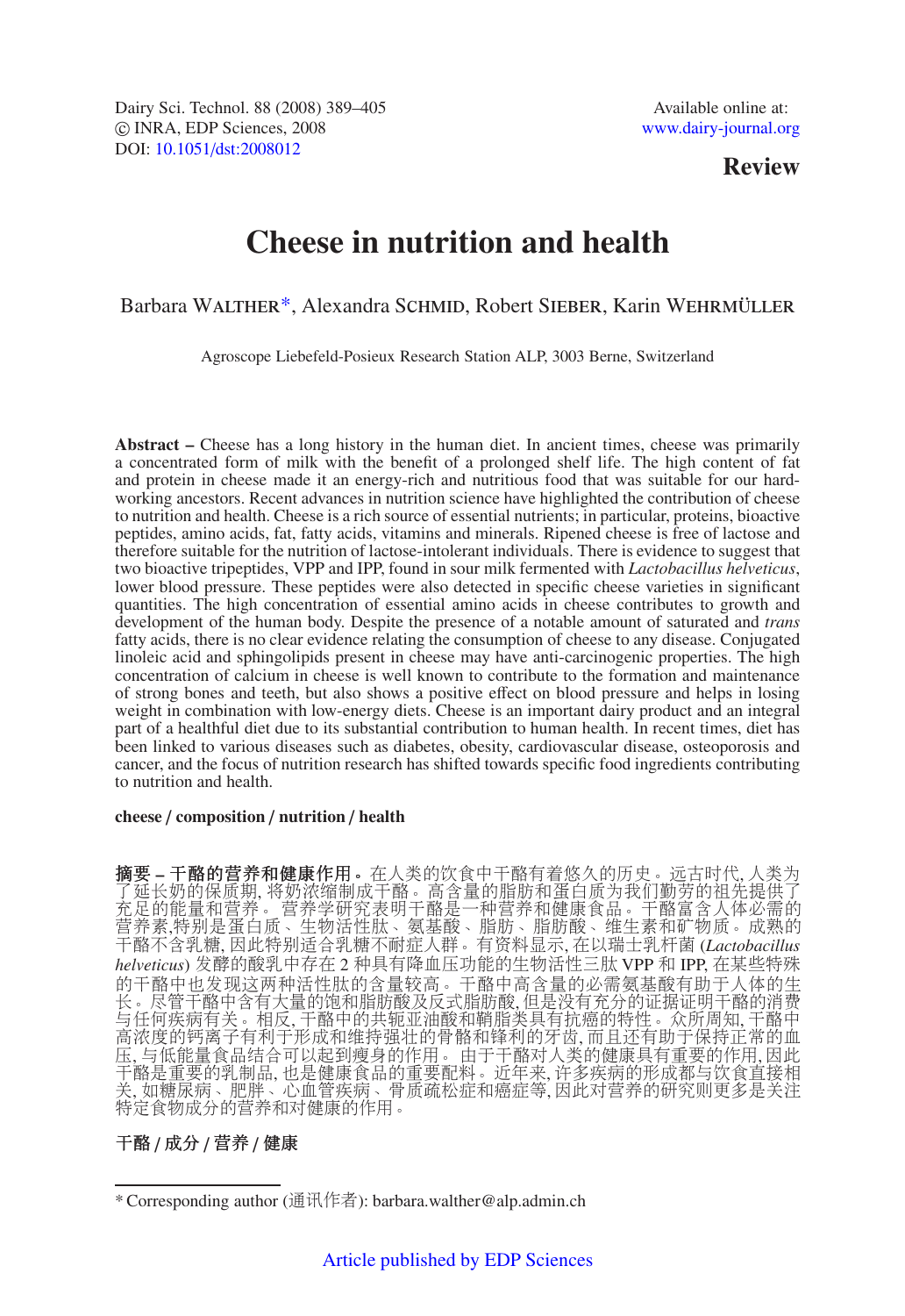# 390 B. Walther et al.

**Résumé – Fromage en nutrition et santé.** Le fromage a une longue tradition dans l'alimentation humaine. Autrefois, il s'agissait principalement d'une forme concentrée de lait qui avait l'avantage d'avoir une durée de conservation prolongée. Le taux élevé de lipides et de protéines dans le fromage en fait un aliment nutritif, riche en énergie, qui convenait bien à nos ancêtres travaillant durement. Des recherches récentes en nutrition ont mis en évidence la contribution du fromage dans l'alimentation et la santé. Le fromage est une source riche en nutriments essentiels, en particulier en protéines, en peptides bioactifs, en acides aminés, en lipides, en acides gras, en vitamines et en minéraux. Le fromage affiné ne contient plus de lactose et convient donc aux personnes intolérantes à ce composant. Par ailleurs, il y a tout lieu de penser que deux tripeptides bioactifs, les VPP et IPP, détectés dans le lait fermenté par *Lactobacillus helveticus*, abaissent la pression sanguine. Ces peptides ont aussi été détectés en quantités significatives dans divers types de fromage. La concentration élevée d'acides aminés essentiels dans le fromage contribue à la croissance et au développement du corps humain. Malgré la présence d'une quantité notable d'acides gras saturés et *trans*, il n'y a aucun élément de preuve mettant en relation la consommation de fromage et une quelconque maladie. Au contraire, il semble que les acides linoléiques conjugués et les sphingolipides présents dans le fromage possèdent des propriétés anti-cancérigènes. La concentration élevée de calcium dans le fromage est connue pour contribuer à la formation et au maintien d'une ossature et d'une dentition solides, mais exerce aussi un effet positif sur la pression sanguine et aide à perdre du poids en combinaison avec un régime hypocalorique. Le fromage est un produit laitier important et fait partie d'une alimentation équilibrée en raison de sa contribution substantielle à la santé humaine. Récemment, l'alimentation a été mise en relation avec diverses maladies comme le diabète, l'obésité, les maladies cardiovasculaires, l'ostéoporose et le cancer. En conséquence, l'accent a été mis, dans les recherches sur la nutrition, sur des ingrédients alimentaires spécifiques, contribuant à une alimentation saine et donc à la santé.

#### **fromage** / **composition** / **alimentation** / **santé**

**Abbreviations:**  $ACE = angiotensin-converting enzyme, CLA = conjugated linoleic acid, **IPP** =$ isoleucyl-prolyl-proline, **MUFA** = monounsaturated fatty acid, **PUFA** = polyunsaturated fatty acid,  $$ 

# **1. INTRODUCTION**

Cheese is one of the most ancient forms of manufactured food. It is thought that cheese-making could go as far back as 10 000 BC when sheep and goats were first domesticated in the Middle East and early herdsmen would have consumed milk. Due to contaminating bacteria, milk has a short shelf life, especially in warm climates. Therefore, it might have happened that sour milk naturally separated into curds and whey, the solid curd providing an edible and nourishing food [\[22\]](#page-12-0). It is likely that nomadic tribes, spread from the Middle East to Western Europe and South and Central Asia, found animal-skin bags a useful way to carry milk on animals' backs when on the move. Fermentation of the milk sugars would cause the milk to curdle and the swaying motion would break up the curd and provide solid curd and drinkable whey. The curds would be removed, drained and lightly salted to provide a tasty and nourishing high protein food. The Romans then elevated this crude cheese-making to an early semblance of technology and spread it to various European regions. The basic reason for purposely processing milk into cheese is to preserve a perishable food and to convert it into a stable and storable product. It also expands the variety of food [\[105\]](#page-16-0).

Cheese produced in Europe, where climates are cooler than in the Middle East, required less salting for preservation. With less salt and lower acidity, cheese was a suitable environment for a variety of beneficial microbes and molds, which give aged cheeses their pronounced and interesting flavors.

Nowadays, cheese consumption is widely spread throughout the world. However, the amount of cheese eaten is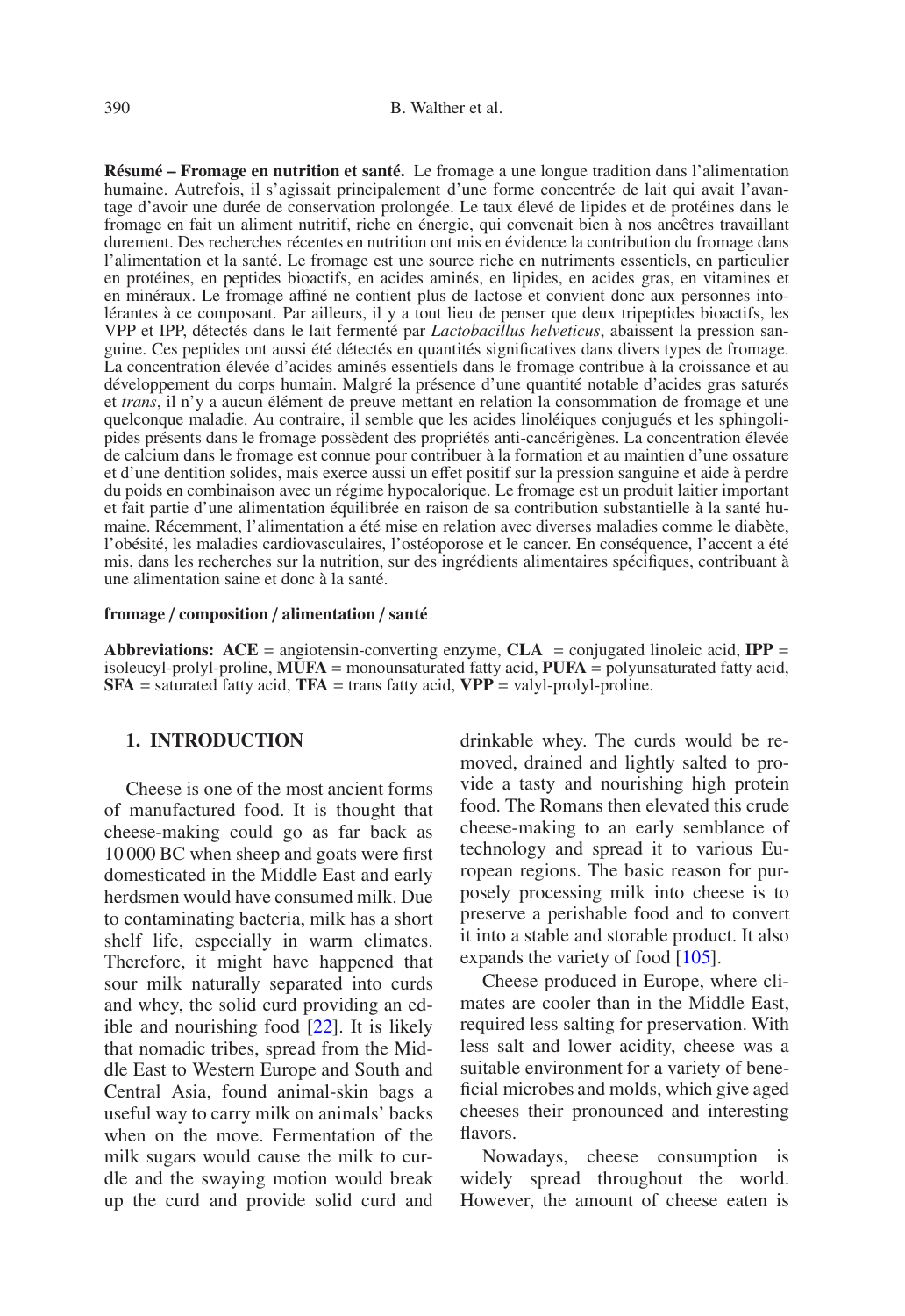|                  | 2001                     | 2002                     | 2003 | 2004 | 2005                     | 2006                     |  |  |
|------------------|--------------------------|--------------------------|------|------|--------------------------|--------------------------|--|--|
|                  | kg per capita            |                          |      |      |                          |                          |  |  |
| Greece           | 26.6                     | 27.5                     | 28.7 | 28.7 | 28.9                     | 28.9                     |  |  |
| France           | 25.8                     | 25.0                     | 24.8 | 24.5 | 24.5                     | 23.9                     |  |  |
| Iceland          | 22.8                     | 22.3                     | 23.9 | 24.7 | 23.6                     | $\overline{\phantom{0}}$ |  |  |
| Germany          | 21.6                     | 21.7                     | 21.7 | 21.9 | 22.1                     | 22.4                     |  |  |
| Italy            | 21.4                     | 21.2                     | 22.3 | 23.0 | $\equiv$                 | 23.7                     |  |  |
| Austria          | 18.7                     | 18.9                     | 19.4 | 19.4 | 19.6                     | 18.8                     |  |  |
| Switzerland      | 18.2                     | 18.3                     | 20.2 | 21.7 | 22.2                     | 22.2                     |  |  |
| <b>EU 25</b>     | 17.5                     | 17.6                     | 17.8 | 18.0 | 18.3                     | 18.4                     |  |  |
| Sweden           | 17.3                     | 17.6                     | 17.6 | 17.9 | 17.9                     | 18.5                     |  |  |
| Finland          | 16.6                     | 16.5                     | 16.6 | 18.3 | 18.5                     | 19.1                     |  |  |
| Norway           | 15.3                     | 15.3                     | 15.1 | 15.3 | 15.9                     | 16.0                     |  |  |
| <b>USA</b>       | 15.1                     | 15.3                     | 15.3 | 15.7 | 15.7                     | 16.0                     |  |  |
| Netherlands      | 14.7                     | 14.7                     | 14.7 | 14.7 | 14.7                     | 20.4                     |  |  |
| Canada           | 14.1                     | 13.9                     | 14.0 | 14.3 | 14.4                     |                          |  |  |
| Australia        | 11.6                     | 12.3                     | 12.4 | 11.7 | 11.9                     |                          |  |  |
| Argentina        | 11.5                     | 9.6                      | 8.3  | 8.9  | 10.7                     | $\overline{\phantom{0}}$ |  |  |
| Poland           | 10.9                     | 10.1                     | 10.3 | 10.4 | 10.4                     | $\overline{\phantom{0}}$ |  |  |
| Ireland          | 10.3                     | 10.3                     | 10.5 | 10.5 | 10.5                     | 10.5                     |  |  |
| Czech Republic   | 10.2                     | 14.4                     | 14.7 | 15.7 | $\overline{\phantom{0}}$ |                          |  |  |
| Portugal         | 10.0                     | 10.1                     | 10.2 | 10.3 |                          | -                        |  |  |
| UK               | 10.0                     | 10.8                     | 10.8 | 10.9 | 11.1                     | $\overline{\phantom{0}}$ |  |  |
| Hungary          | 8.7                      | 8.9                      | 8.8  | 9.0  | 10.0                     | ÷,                       |  |  |
| Spain            | 8.7                      | 9.1                      | 9.5  | 9.5  | 9.6                      | -                        |  |  |
| New Zealand      | 7.3                      | 7.1                      | 7.1  | 7.1  | 7.1                      | -                        |  |  |
| Slovakia         | 6.3                      | 9.1                      | 9.3  | 8.2  | 9.3                      | -                        |  |  |
| Russia           | 5.3                      | 5.5                      | 5.6  | 5.7  | 6.2                      | $\overline{\phantom{0}}$ |  |  |
| Japan            | 1.9                      | 1.8                      | 1.9  | 2.0  | $\equiv$                 | $\equiv$                 |  |  |
| Mexico           | 1.9                      | 2.0                      | 1.9  | 2.1  | 2.1                      | 2.1                      |  |  |
| South Africa     | 1.0                      | 1.0                      | 0.8  | 0.6  |                          |                          |  |  |
| Korea (Republic) | $\overline{\phantom{0}}$ | $\overline{\phantom{0}}$ | 1.2  | 1.3  | 1.4                      |                          |  |  |

<span id="page-2-0"></span>Table I. Per capita cheese consumption in various countries, 2001 to 2006 [\[37,](#page-13-0) [38](#page-13-1)].

–: No values available.

very different from country to country. In Greece, France, Germany, Italy and Switzerland per capita consumption is more than  $20 \text{ kg}$  per year. At the other end of the scale, cheese consumption in

Mexico, Japan, Ukraine, South Africa and China is very low. Nevertheless, cheese consumption has risen continuously in recent years in most of the selected countries and also worldwide (Tab. [I\)](#page-2-0).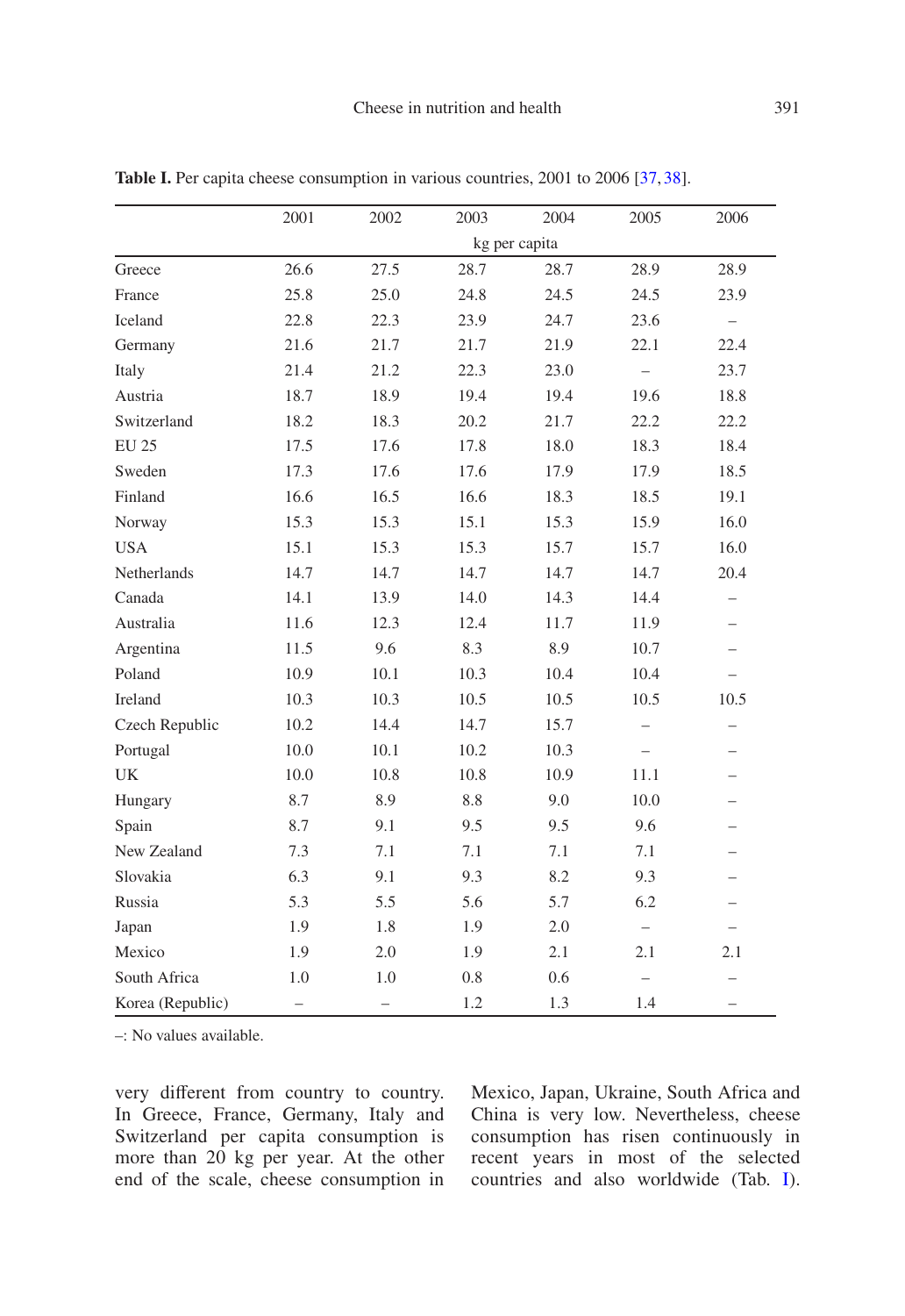|                   | Water | Protein | Fat               | Lactose        | Minerals<br>+ Vitamins |
|-------------------|-------|---------|-------------------|----------------|------------------------|
|                   |       |         | $g \cdot kg^{-1}$ |                |                        |
| Fresh cheese      | 700   | 110     | 80                | 30             | 80                     |
| Soft cheese       | 520   | 200     | 220               | $\overline{0}$ | 60                     |
| Semi-hard cheese  | 400   | 250     | 270               | $\overline{0}$ | 80                     |
| Hard cheese       | 350   | 270     | 310               | $\overline{0}$ | 70                     |
| Extra-hard cheese | 300   | 290     | 330               | $\overline{0}$ | 80                     |

<span id="page-3-0"></span>**Table II.** Average composition of fresh, soft, semi-hard, hard and extra-hard cheese [\[86\]](#page-15-0).

Today the main reason for the consumption of cheese is not the prevention of hunger but the supply of important and essential nutrients, its manifold uses in the kitchen, and its enjoyment. Technological progress has led to a multitude of different types of cheese on the market, varying in texture and flavor. Nowadays, a shift is observable from the optimum in product quality to the optimum for the consumer. So research is no longer based on the production of high quality cheese but more and more on the commercialization of cheese as a functional food. Technology is needed for gentle processing to retain or even accumulate desired nutrients and to remove undesired compounds. Since more and more individuals would like to control their health via custom-made food, the worldwide market for Functional Food is one of the fastest-growing markets in the world.

## **2. COMPOSITION OF CHEESE**

The various cheese types can be classified according to the milk used (cow, sheep, goat, buffalo), their manufacture (rennet, sour milk cheese, ultrafiltration), consistency (extra-hard, hard, semi-hard, semi-soft, soft, fresh cheese), fat content (double cream, cream, full fat, threequarters fat, half fat, quarter fat cheese), fermentation type (lactic acid, lactic and propionic acid, butyric acid), surface (hard, soft, with smear, moulds) and interior (eyes, moulds). Additionally, they differ in flavor as well as some bioactive components, which are mainly created during the different stages of ripening when the main ingredients lactose, protein and fat are broken down by fermentation, proteolysis and lipolysis [\[58](#page-14-0)]. Thus, the varieties of cheese on the market are enormous, which is also reflected in the variability in the composition of the different types of cheese (Tab.  $II$ ). In most of the countries with a high consumption of milk products the major part is produced from cow's milk. So we have concentrated on the composition of cow's milk. They mainly consist of fat, protein and water as well as vitamins, minerals and trace elements. Lactose is rarely present [\[87\]](#page-15-1).

# **3. CHEESE AND NUTRITION**

# **3.1. Lactose**

At the beginning of the cheese ripening process, lactose is partly washed out with the whey: the rest is fermented into lactic acid and further into diacetyl, acetylaldehyde, acetic acid, ethanol and  $CO<sub>2</sub>$  [\[47\]](#page-13-2). The fact that ripened cheese is free of lactose  $[86, 88, 96]$  $[86, 88, 96]$  $[86, 88, 96]$  $[86, 88, 96]$  $[86, 88, 96]$  is an advantage for most of the adult population. Approximately 70% of the global population cannot tolerate lactose in adulthood; consumption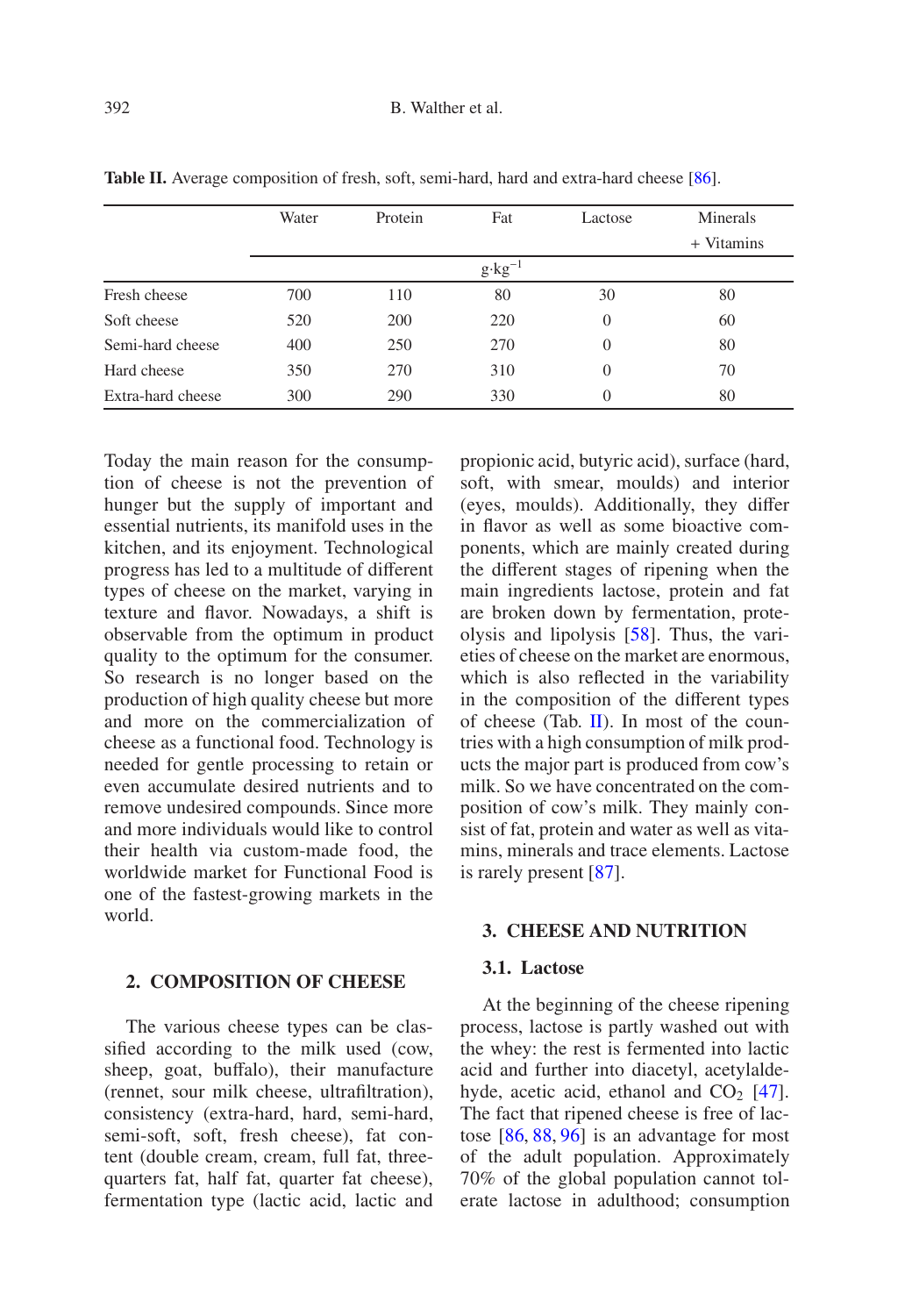of milk is followed by various unpleasant symptoms such as abdominal pain, diarrhea, nausea, flatulence, etc. [\[34\]](#page-13-3). Nevertheless, it is not necessary for these people to avoid dairy products. All types of cheese except fresh and, in a few cases, soft cheese, are free of lactose. Therefore, lactose-intolerant people can consume these cheeses, which contribute to a healthy diet with their indispensable ingredients such as calcium [\[89\]](#page-15-3).

#### **3.2. Protein**

As already mentioned, cheese is an important source of proteins and amino acids. It is well documented that cheese provides all essential amino acids except methionine and cysteine in more than the recommended quantities for children or adults [\[101\]](#page-16-2). Not only the proteins and amino acids play an important role in human nutrition; during the last 30 years an intermediate product of proteolysis of proteins into amino acids has moved to the center of interest – bioactive peptides. These are special amino acid sequences within the proteins. As long as they are bound in the proteins they are biologically inactive. A wide range of biological activities have been described, including opioid, blood pressure-lowering, mineralbinding, antimicrobial, immunomodulating, cell-modulating, anti-carcinogenic, anti-cariogenic, anti-thrombotic, antiinflammatory and cholesterol-lowering activities [\[4](#page-11-0)].

#### **3.3. Fat**

Another main component of cheese is fat. It varies between 20 and 35% of the dry mass. One portion (50 g) of full-fat cheese provides about two-thirds of the recommended daily intake of fat. Milk fat, and therefore also cheese fat (except in mold cheese, fat does not change during ripening), has an average content of 600 g·kg−<sup>1</sup> fat of saturated fatty acids (SFA), 235 g·kg−<sup>1</sup> fat of monounsaturated fatty acids (MUFA) and 46 g⋅kg<sup>-1</sup> fat of polyunsaturated fatty acids (PUFA). The composition varies seasonally, and in summer saturated fatty acids are reduced in favor of the unsaturated fatty acids [\[86\]](#page-15-0). The most common saturated fatty acid is palmitic acid (16:0) with 260 g⋅kg<sup>-1</sup> fat, in second place myristic acid (14:0) with 98 g·kg−<sup>1</sup> fat and in third place stearic acid (18:0) with 80 g·kg<sup>-1</sup> fat. All other saturated fatty acids are present at between approximately 0.2 and 31 g·kg−<sup>1</sup> fat. The most common unsaturated fatty acid in milk fat is oleic acid (18:1 c9) with 165 g·kg−<sup>1</sup> fat. Milk fat also provides*trans* fatty acids. The seasonal variation is very large; in summer  $73.5$  g⋅kg<sup>-1</sup> fat, and in winter 38.3 g⋅kg<sup>-1</sup> fat.

*Trans* fatty acids, especially those of industrial origin, have been accused of enhancing the risk of coronary heart disease [\[110,](#page-16-3) [111\]](#page-16-4). Studies that investigated a possible similar effect of ruminant *trans* fatty acids did not support this hypothesis: in contrast, a neutral and even slightly negative correlation was observed both in men and women [\[13](#page-12-1), [39\]](#page-13-4). A special *trans* fatty acid in milk fat is conjugated linoleic acid (CLA), which is typical of ruminant fat. In cheese, the content varies between 0.1 and 2.5 g·kg−<sup>1</sup> fat. Comparison of milk from the lowlands with milk from the highlands showed a threefold increase in concentration of CLA in the fat from the highlands [\[16\]](#page-12-2). These differences could be explained by breed and fodder. Several animal studies report various beneficial effects of CLA but only a few could also be demonstrated in humans [\[68](#page-14-1)] (see below).

Saturated fatty acids have a poor image because there is some evidence of a negative influence on blood lipids and therefore a possible promotion of coronary heart disease. However, in fact, individual saturated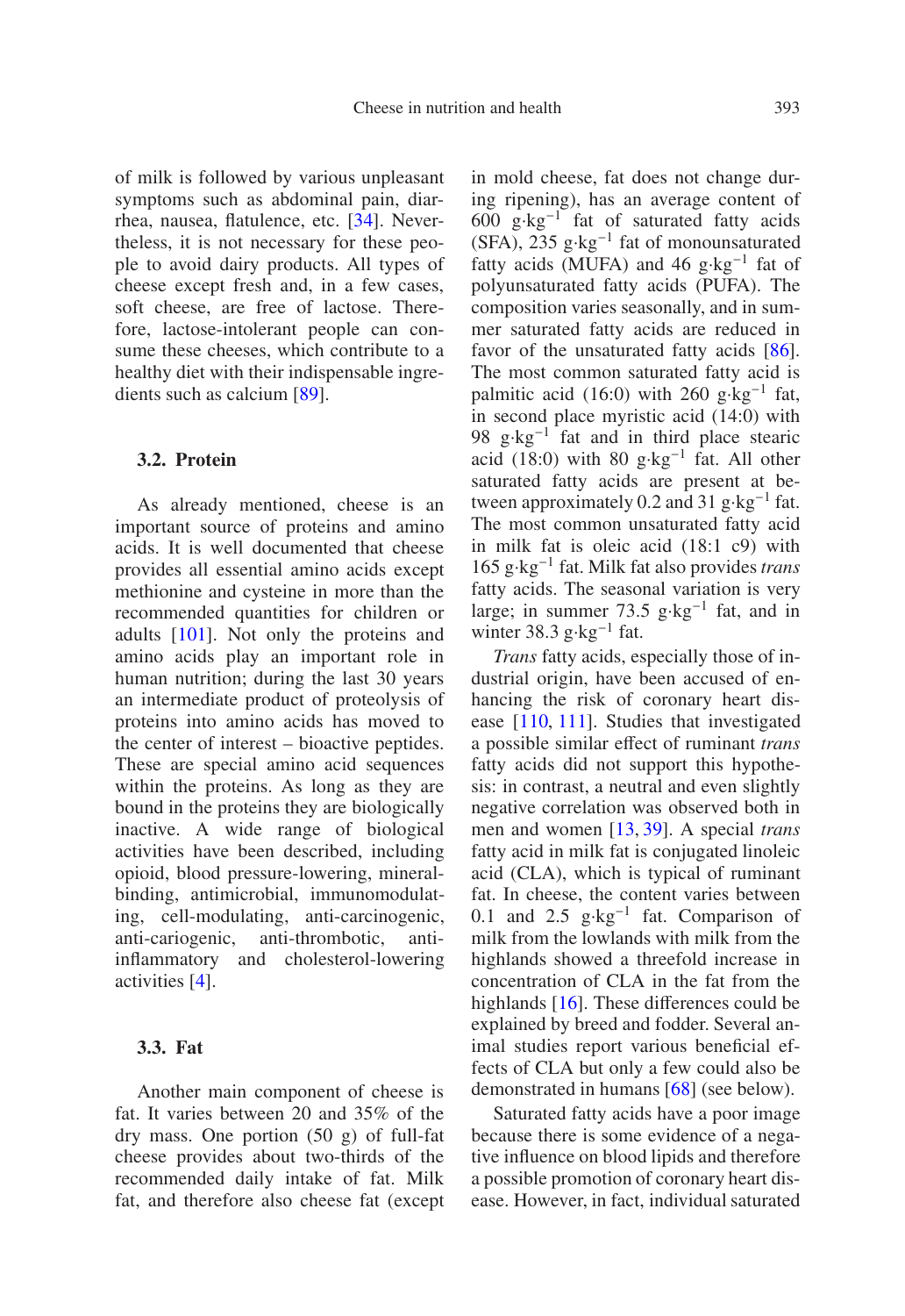fatty acids influence blood cholesterol level differently [\[30,](#page-13-5) [74,](#page-15-4) [81,](#page-15-5) [99\]](#page-16-5). In addition, some play an important role in cell regulation by protein modification (acetylation), in gene expression as well as in the modulation of genetic regulation, in the regulation of the bioavailability of PUFA, and in fat deposition [\[23](#page-12-3), [72](#page-15-6)[–74\]](#page-15-4).

The knowledge of these physiological functions of SFA together with the results from new epidemiological studies indicate that we have to differentiate between individual saturated fatty acids and no longer treat them as a whole. If a reduction of the total SFA intake is sought it should not be done by reducing the consumption of dairy products (in Switzerland they represent 43% of total SFA intake) since they provide a series of nutritionally interesting fatty acids, as described above [\[20\]](#page-12-4).

#### **3.4. Vitamins and minerals**

Milk and dairy products contain all vitamins and minerals in different quantities [\[86](#page-15-0)]. One of the most important minerals in dairy products and especially in cheese is calcium. Semi-hard and hard cheese contain about 6 to 11 g·kg−<sup>1</sup> cheese. The content in soft cheese is lower due to the acidification of the vat milk. One portion (50 g) of semi-hard or hard cheese supplies one-third to a half of the recommended daily intake of 1200 mg calcium. In Switzerland 71% of the daily calcium intake is consumed in the form of milk and dairy products and about 20% as semi-hard and hard cheese [\[20](#page-12-4)]. Besides calcium, cheese is also a good source of phosphorus and zinc, and magnesium is also worth mentioning. The relatively high content of salt has often been discussed in relation to hypertension. But other ingredients in cheese such as calcium and certain bioactive peptides have been shown to neutralize a possible negative effect (see below).

One portion of hard cheese contains 15% of the daily recommended intake of vitamin A, over  $10\%$  of B<sub>2</sub>, over  $20\%$  of B<sub>6</sub> and almost 40% of the recommended value of  $B_{12}$  with an energy content of only 10% of the daily diet [\[98\]](#page-16-6).

# **4. CHEESE AND HEALTH ASPECTS**

Cheese is a rich source of bioavailable calcium. The following discussion of the health aspect of cheese mainly focuses on the role played by this specific mineral, but at the same time, specific roles played by other ingredients such as protein, bioactive peptides, CLA and sphingolipids cannot be ignored.

# **4.1. Protective e**ff**ect for dental caries**

Dental caries has been shown to be due to the breakdown of tooth enamel by acids which are formed during the fermentation of sugars and starches by plaque bacteria. Despite an improvement in its incidence due to a better prophylaxis, caries is still the most prevalent dental disease. To avoid corrosion of tooth enamel good hygiene, on the one hand, and an adapted nutrition, on the other hand, are helpful. Even though milk contains sugar (lactose), animal and human studies showed that it is not cariogenic [\[18](#page-12-5)]. Milk even reduces caries in rats when added to their normal diet [\[71\]](#page-15-7). According to different studies the anti-cariogenic effect of cheese products is based on various components. On the one hand, calcium and phosphorus seem to minimize the drop in plaque pH, which means that acid production after dairy consumption is reduced [\[40\]](#page-13-6). Chewing a piece of cheese after a sugary food brings plaque pH rapidly back to neutrality [\[77\]](#page-15-8). Jensen et al. [\[42\]](#page-13-7) realized that not all types of cheese are equally potent in inhibiting the drop in plaque pH. Aged cheese seems to protect better than young and fresh cheese.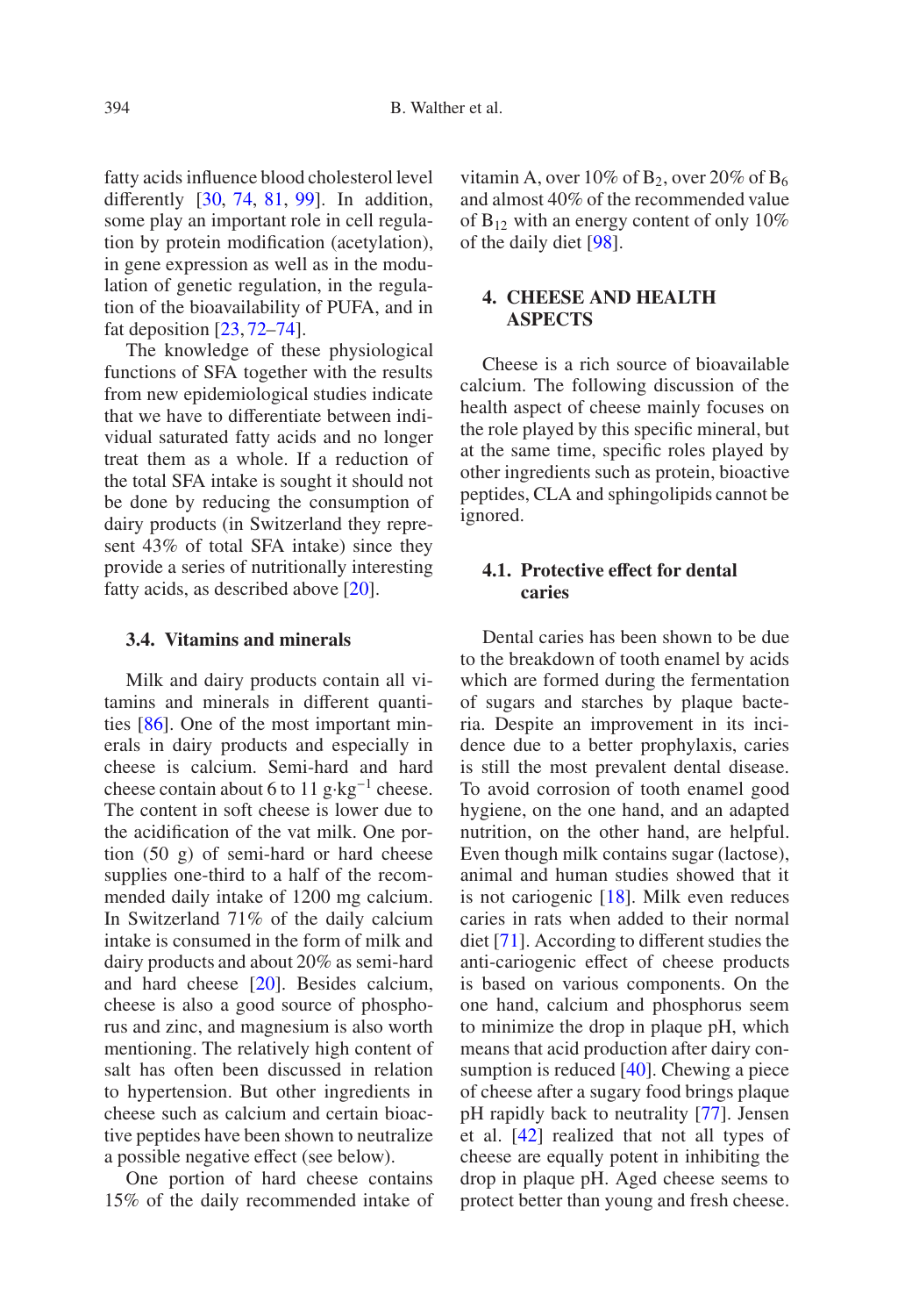One explanation for the protection could be a buffering effect by the stimulation of saliva flow by cheese. Saliva contains calcium and phosphate ions at super saturation which leads to a mineralization of the enamel in a neutral environment [\[3\]](#page-11-1). Moynihan et al. [\[60\]](#page-14-2) measured the calcium concentration of the plaque after a meal containing cheese and a meal without cheese. The meal with cheese increased the calcium concentration of the plaque significantly more than the control meal. Jensen et al. [\[41\]](#page-13-8) observed a remineralization of enamel when cheese or milk was used as a snack between meals. A similar result was found when the influence of milk and dairy product consumption and the progression of dental caries were studied [\[24](#page-12-6)]. Cheese was found to decrease the dental caries coefficient. Rat studies also showed an inhibitory effect of cheese on the metabolism or survival of cariogenic bacteria such as *Streptococcus mutans* [19]. Casein also plays an important role. Micellar casein selectively modifies the microbial composition of dental plaque [\[28](#page-13-9)]. Casein phosphopeptides react with high concentrations of calcium and phosphate to form calcium phosphate complexes. These complexes lead to remineralization of the enamel and today are incorporated in toothpaste, gels and chewing gum [\[9](#page-12-7)].

# **4.2. Weight reduction or anti-obese e**ff**ects**

Obesity is an established health hazard, increasing the risk of coronary heart disease, hypertension, diabetes and some cancers, as well as other metabolic abnor-malities [\[64,](#page-14-3) [69,](#page-14-4) [76\]](#page-15-9). The cost in Switzerland, due to obesity, adiposity and associated subsequent diseases, was calculated at CHF 2691 million in 2001 [\[82](#page-15-10)].

The main causes of this epidemic disease, i.e. poor nutrition, minimal physical activity, social and cultural or other lifestyle factors as well as genetic predisposition are discussed. The recommended nutritional interventions for weight reduction vary among low-fat, low-carbohydrate and other models. When the low-fat approach is argued, milk, dairy products and especially (full-fat) cheese are usually condemned because of their high fat content. Therefore, dairy products are often omitted by people trying to lose weight.

Overweight women seem to benefit most from the intake of cheese: regular intake  $(\geq 1 \text{ serving } d^{-1})$  of whole milk, sour milk or cheese was inversely associ-ated with weight gain. No association was seen between a regular intake of less than 1 serving $\cdot d^{-1}$  or an increase or decrease in the intake of dairy products. When adjusted for BMI, the findings remained significant for cheese and for whole milk and sour milk for normal-weight women only. Thus, Rosell et al. [\[75](#page-15-11)] concluded that the association between the intake of dairy products and weight change differed according to the type of dairy product and body mass status.

Calcium in food seems to play an important role in this relationship. Zemel et al. [\[115\]](#page-16-7) found an unexpected side effect in a study in which they investigated the effect of calcium on blood pressure. Not only was there a significant decrease in blood pressure after increased calcium intake from 400 to 1000 mg, but there was also a significant reduction in body fat by 4.9 kg. These findings were confirmed in some further studies, but not in all [\[95](#page-16-8)[,103,](#page-16-9) [113\]](#page-16-10). Regardless of exercise group assignment, calcium (adjusted for energy intake) had a negative and vitamin A intake a positive correlation with the changes in total body weight and body fat over two years in young women aged 18 to 31. Thus, subjects with high calcium intake, corrected for total energy intake, and low vitamin A intake gained less weight and body fat over two years in this randomized exercise intervention trial [\[49](#page-14-5)].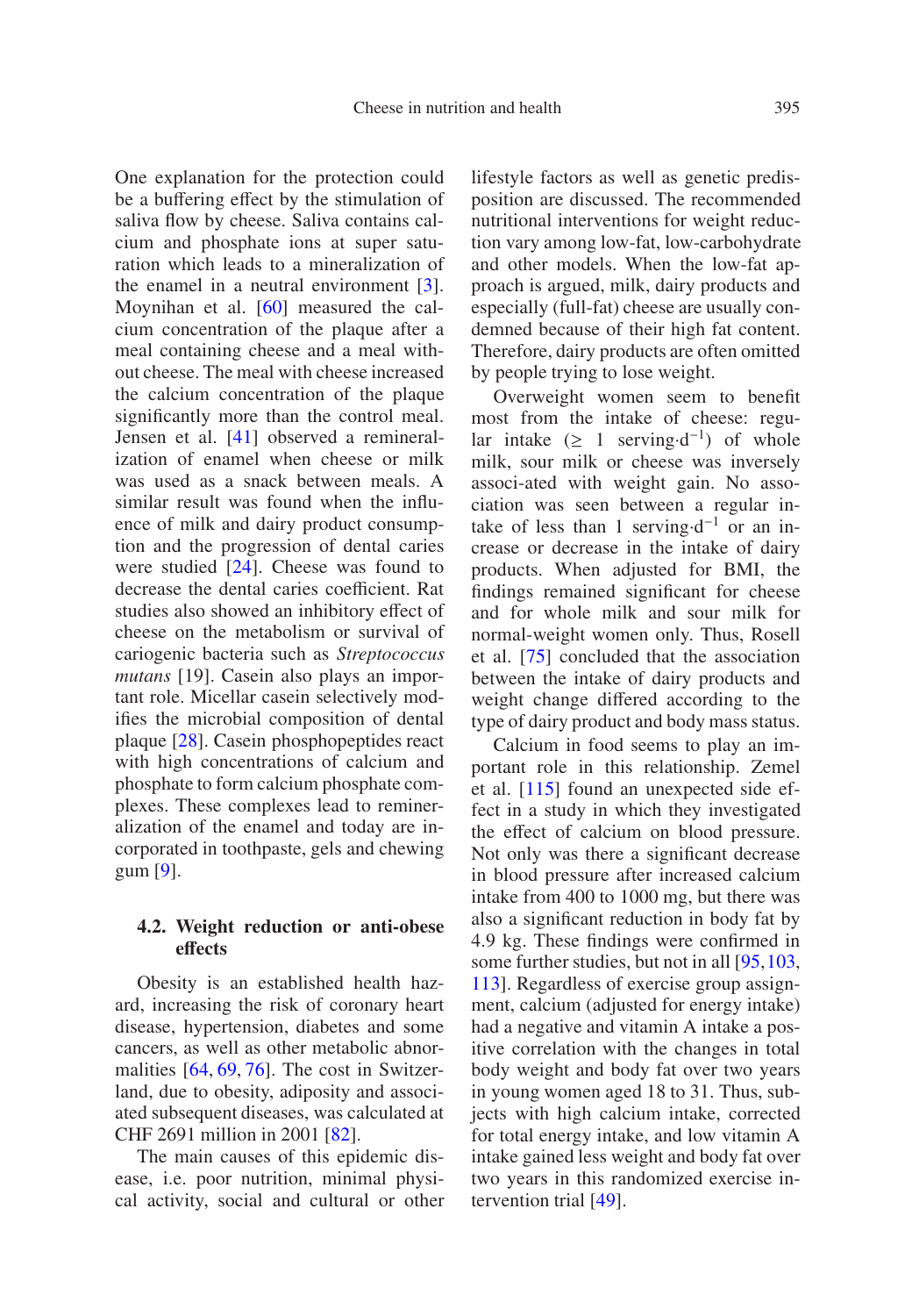The exact mechanism is still unclear, but it may be partly due to the formation of calcium and fatty acid complexes in the gut, preventing their absorption. Dietary calcium suppresses calcitriol, stimulates lipolysis and decreases adipocyte lipid accumulation [\[114](#page-16-11)]. Furthermore, milk and cheese are high in protein, which bestows them with a relatively high satiety value, helpful in a calorie-restricted diet [\[32](#page-13-10), [95\]](#page-16-8). Additionally, total daily energy intake is significantly higher when high-carbohydrate, fat and protein foods are ingested as liquids rather than as solids [\[59\]](#page-14-6). Nevertheless, other bioactive compounds in dairy products such as CLA may also have an influence on weight control and body composition [\[15,](#page-12-8)[46,](#page-13-11)[107,](#page-16-12)[108\]](#page-16-13). However, the results in human studies are still not consistent [\[45,](#page-13-12) [61,](#page-14-7) [66](#page-14-8), [91,](#page-15-12) [100\]](#page-16-14).

Accumulation of abdominal body fat is associated with an even greater health risk than the same amount of fat deposited around the hips [\[5,](#page-12-9) [8](#page-12-10), [44](#page-13-13)]. In an animal experiment the effects of Goudatype cheese on biological markers of the metabolic syndrome were examined. The study revealed a significantly lower weight of mesenteric adipose tissue in cheese-fed rats on a 20% fat diet compared with rats fed a similar high-fat diet containing casein and butterfat. The amount of cholesterol in very low-density lipoprotein and the serum levels of low-density lipoprotein were lower in rats receiving the cheese diet. Thus, cheese consumption might have a beneficial suppressive effect on abdominal adipose accumulation, which is one of the known risk factors for the development of metabolic syndrome [\[35\]](#page-13-14).

#### **4.3. Anti-hypertensive property**

In western countries hypertension is a major risk factor for both coronary heart disease and stroke. In several studies dairy products have shown a beneficial effect on blood pressure, especially in mildly hypertensive subjects. Two main components seem to be relevant in this situation: calcium and bioactive peptides.

The inverse relationship between calcium intake and blood pressure was first suggested by several epidemiological surveys in the early 1980s, because populations with low calcium intake often had an increased prevalence of hypertension. Subsequent laboratory and clinical investigations provided further evidence for the association between calcium and blood pressure, but the results of these studies were often inconsistent [\[83](#page-15-13), [92,](#page-15-14) [102\]](#page-16-15).

A meta-analysis of 28 studies accomplished by Allender et al. [\[1](#page-11-2)] showed a significant decrease in systolic blood pressure with calcium supplementation, both for hypertensive individuals and for the overall sample. However, according to these authors, the effect is too small to designate the use of calcium supplementation for preventing or treating hypertension. The same conclusion was drawn [\[10\]](#page-12-11) in a similar analysis of 33 studies between 1966 and 1994. On the other hand, a diet with (low-fat) dairy products seems to reduce the incidence of hypertension with a significant effect on primary prevention of cardiovascular diseases [\[53\]](#page-14-9). Besides calcium, potassium and magnesium also seem to have a beneficial effect on blood pressure. This is another reason why dairy products, as a good source of all three minerals, are recommended to reach the recommended daily allowance (RDA) of calcium [\[33](#page-13-15)[,50](#page-14-10)].

The randomized, controlled, clinical study "Dietary Approaches to Stop Hypertension Study" ("DASH"-Study) carried out between 1994 and 1996 demonstrated a dramatic blood pressure-lowering effect of a diet rich in dairy products, fruits and vegetables [\[2,](#page-11-3) [79](#page-15-15)]. Miller et al. [\[56](#page-14-11)] summarized in their survey that the consumption of dairy products, at the currently recommended level by expert panels, optimizes blood pressure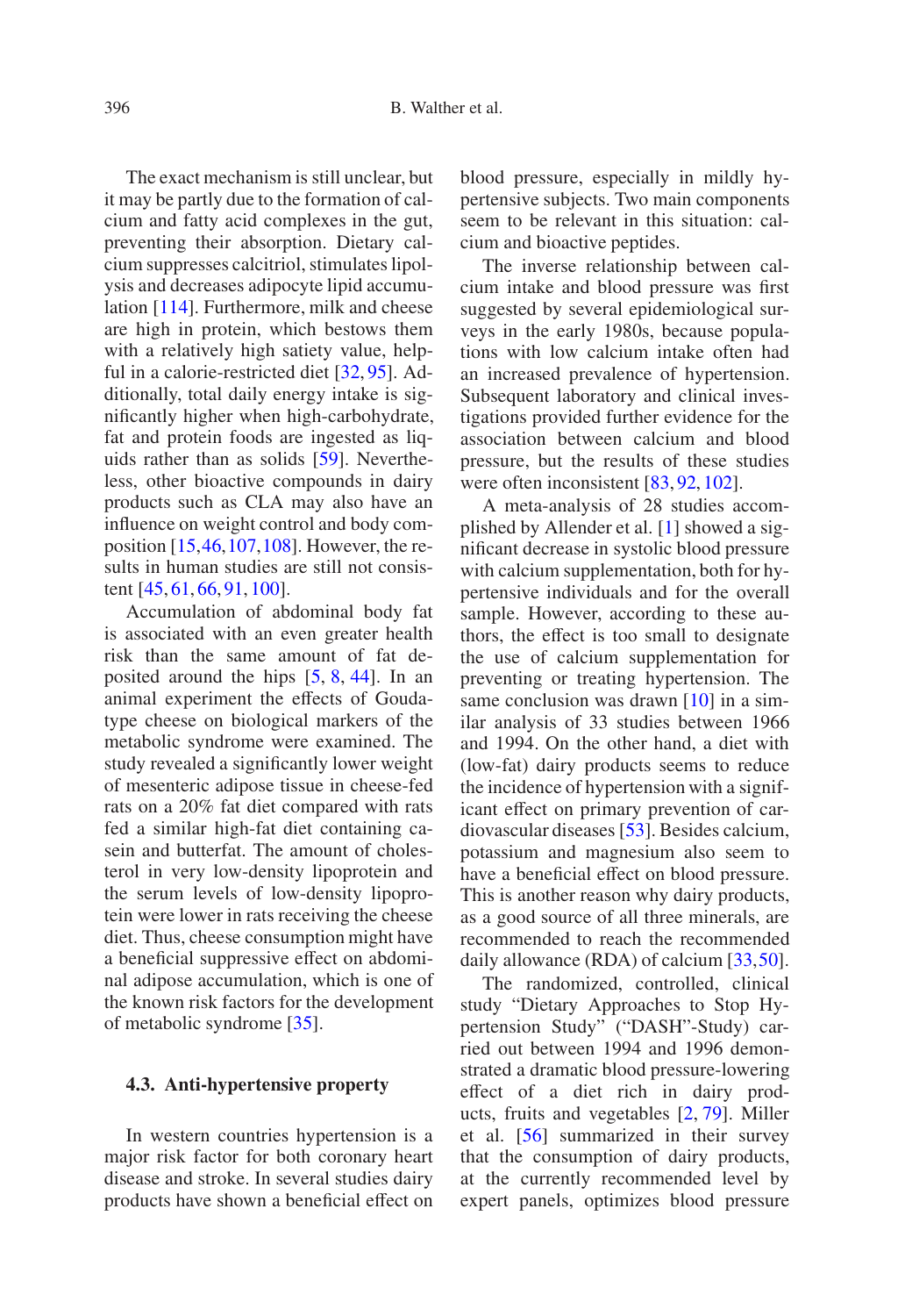regulation in humans. Furthermore, failure to ingest adequate amounts of dairy products increases the risk of hypertensive heart disease. They draw their conclusions on the meta-analysis of observational studies as well as on randomized controlled trials, metabolic investigations, experimental studies of laboratory models of hypertension and basic research to identify biologically relevant mechanisms of how dairy product intake might optimize arterial pressure control. Recently published studies confirm the above-mentioned findings and show a beneficial effect of various dairy products on blood pressure [\[95\]](#page-16-8). Some results suggest an additional inverse association of dairy products and prevalent hypertension independent of dietary calcium [\[17](#page-12-12), [78,](#page-15-16) [95\]](#page-16-8).

Cheese is a rich source of bioactive peptides. Among these peptides, one of the most interesting and investigated biological functions is the angiotensin-converting enzyme (ACE)-inhibitory effect. ACE is a key enzyme in the regulation of blood pressure, because it enables the conversion of angiotensin I into the highly potent vasoconstrictor angiotensin II and inactivates the depressing action of bradykinin. By inhibiting the effect of ACE, these peptides have a positive influence on hypertension, although their effect is less pronounced than what has been observed with drugs based on the same principle. ACE-inhibiting peptides have been found in several food proteins [\[48](#page-13-16)]. Meisel et al. [\[54\]](#page-14-12) list over 200 amino acid sequences derived from milk, animal (nonmilk), plant and miscellaneous protein sources with an ACE-inhibitory effect. The chain length varies from 2 to 20 amino acids and the potency of these peptides is also extremely different. In cheese, these peptides are produced during secondary proteolysis through the action of proteinases and peptidases. Several studies have shown ACE-inhibitory activity in various cheese varieties with different bioactive peptides being responsible for that effect (Tab. [III\)](#page-9-0) [\[27](#page-13-17), [80,](#page-15-17) [94,](#page-16-16) [97](#page-16-17)]. Among these different ACE-inhibiting peptides, the tripeptides valyl-prolyl-proline (VPP) and isoleucyl-prolyl-proline (IPP) belong to the most potent ACE-inhibiting peptide group. They are easily absorbed by the intestine and it has been shown that peptides containing a C-terminal Pro-Pro sequence are rather resistant to further degradation by digestive proteases and peptidases [\[21\]](#page-12-13). VPP and IPP are encrypted in the β-casein of milk. Proteinases from the lactic acid bacteria *L. helveticus* have the potential to release these two peptides in fermented milk. Various in vivo experiments showed a hypotensive effect in spontaneous hypertensive rats fed with sour milk fermented with special strains of *L. helveticus* [\[51](#page-14-13), [63,](#page-14-14) [67,](#page-14-15) [93\]](#page-16-18), as well as in humans [\[29,](#page-13-18) [57](#page-14-16), [62,](#page-14-17) [84,](#page-15-18) [104\]](#page-16-19).

The fact that *L. helveticus* is a common strain used in cheese-making, and that during ripening intense proteolysis takes place, led to the assumption that cheese may also show ACE-inhibiting activity due to the formation of VPP and IPP. However, the quantitative determination of these two peptides in cheese was a problem. This problem has now been solved by the development of a method based on liquid chromatography with subsequent triple mass spectrometry  $(LC-MS<sup>3</sup>)$ . The application of this method to the analysis of 44 traditional cheese varieties (Swiss and non-Swiss cheeses) showed that the concentrations of VPP and IPP varied widely from 0–224 mg·kg−<sup>1</sup> and 0–95 mg·kg−1, respectively. There was an increasing trend from low concentrations in soft cheese, average concentrations in semi-hard and hard cheeses and high concentrations in extra-hard cheeses [\[12\]](#page-12-14). A second study investigated the occurrence of the ACE-inhibiting tripeptides VPP and IPP in 11 cheese varieties of Swiss origin [\[11\]](#page-12-15). In individual samples, the total concentration of VPP and IPP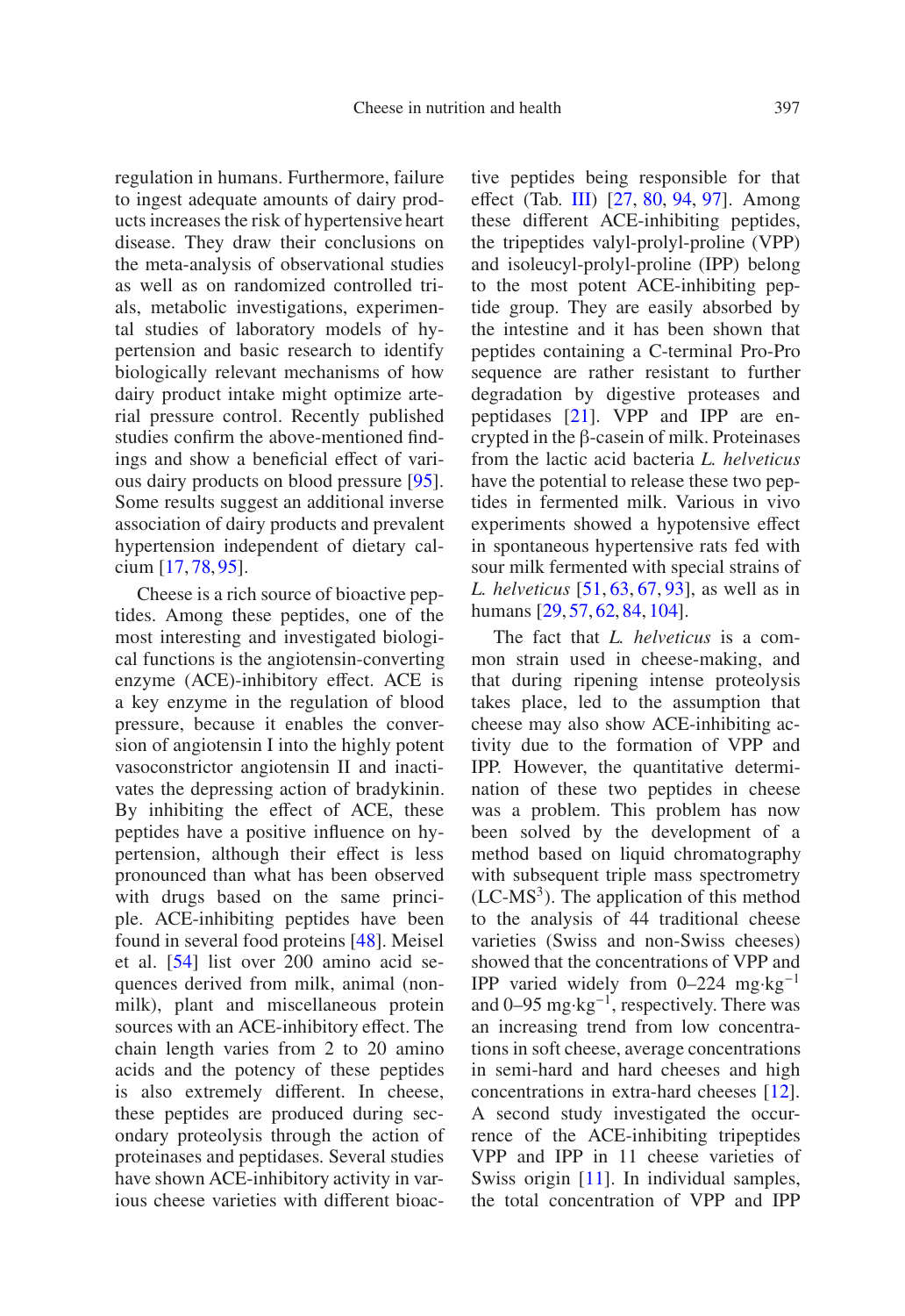| Peptide | Amino acids <sup>1</sup>                                                                 | Cheese variety                     | Literature        |
|---------|------------------------------------------------------------------------------------------|------------------------------------|-------------------|
| Di-     | QP, PP, FP, RI/RL                                                                        | Spanish origin                     | $\left[27\right]$ |
| Tri-    | VPP. IPP                                                                                 | Swiss origin                       | [11, 12]          |
|         | FPE, IPY, PFP, POL, AWY, PSE, EEL/EEI,<br>RPK, MPI/MPL, REL,                             | Spanish origin                     | [25, 27]          |
|         | <b>RPK</b>                                                                               | Cheese-like system of caprine milk | [90]              |
| Tetra-  | VRYL, HPIK, HOGL, NINE, ERYL,<br>ENLL, EVLN, VRGP, GVPK, VRGP,<br>GVPK, EVVR, GPIH, PEVP | Spanish origin                     | [26, 27]          |
|         | YOEP                                                                                     | Cheese-like system of ovine milk   | [90]              |
| Penta-  | DKIHP, RPKHP, EIVPK, POEVL, NENLL,<br>NLLRF, VVVPP, TDVEK, PGPIH, PVEPF                  | Spanish origin                     | [27]              |

<span id="page-9-0"></span>**Table III.** ACE-inhibiting di-, tri-, tetra- and pentapeptides found in different cheeses.

 $<sup>1</sup>$  One-letter abbreviation of amino acids.</sup>

varied from 1.6 to 424.5 mg⋅kg<sup>-1</sup>, indicating that some cheese varieties contain VPP and IPP concentrations similar to fermented milk products with blood pressure-lowering capacities of commercial products sold nowadays. The results also indicate that different factors such as milk pretreatment and cultures, as well as scalding and ripening times, contribute to the concentration of VPP and IPP in cheese. Further studies are needed to determine the main influencing factor(s) to develop a cheese with constantly high concentrations of the two described bioactive peptides. In order to demonstrate the hypotensive effect of cheese containing significant amounts of VPP and IPP, it will be necessary to carry out in vivo studies in spontaneous hypertensive rats and/or hypertensive patients similar to those carried out with fermented milk products.

# **4.4. Beneficial e**ff**ect on bone health**

The role of calcium in bone health is well documented and recognized [\[31\]](#page-13-20). As discussed above, cheese can provide a significant amount of calcium, especially in the diet of lactose-intolerant individuals. Female adolescents, limiting the intake of dairy products because of self-perceived milk intolerance, have a significantly lower intake of calcium as well as a significantly lower spinal bone mineral content than female adolescents without perceived milk intolerance [\[52\]](#page-14-18). Kato et al. [\[43\]](#page-13-21) could even show, in their experiments with rats, that milk calcium taken with cheese is even better absorbed than milk calcium taken without cheese. And as a consequence, the bone mineral density of the rats fed milk calcium with cheese was significantly higher than in the control group. Cheng et al. [\[14\]](#page-12-17) supported the results of Kato et al. [\[43](#page-13-21)] in their study with 10 to 12-year-old children. Calcium supplementation with cheese resulted in a higher change in cortical thickness of the tibia than the placebo, or treatment with calcium supplementation in the form of pills with or without vitamin D. Cheese was significantly better than placebo treatment with respect to whole-body bone mineral density.

Besides calcium other cheese compounds such as magnesium and vitamin D also play an important role in building up bone mineral density and reducing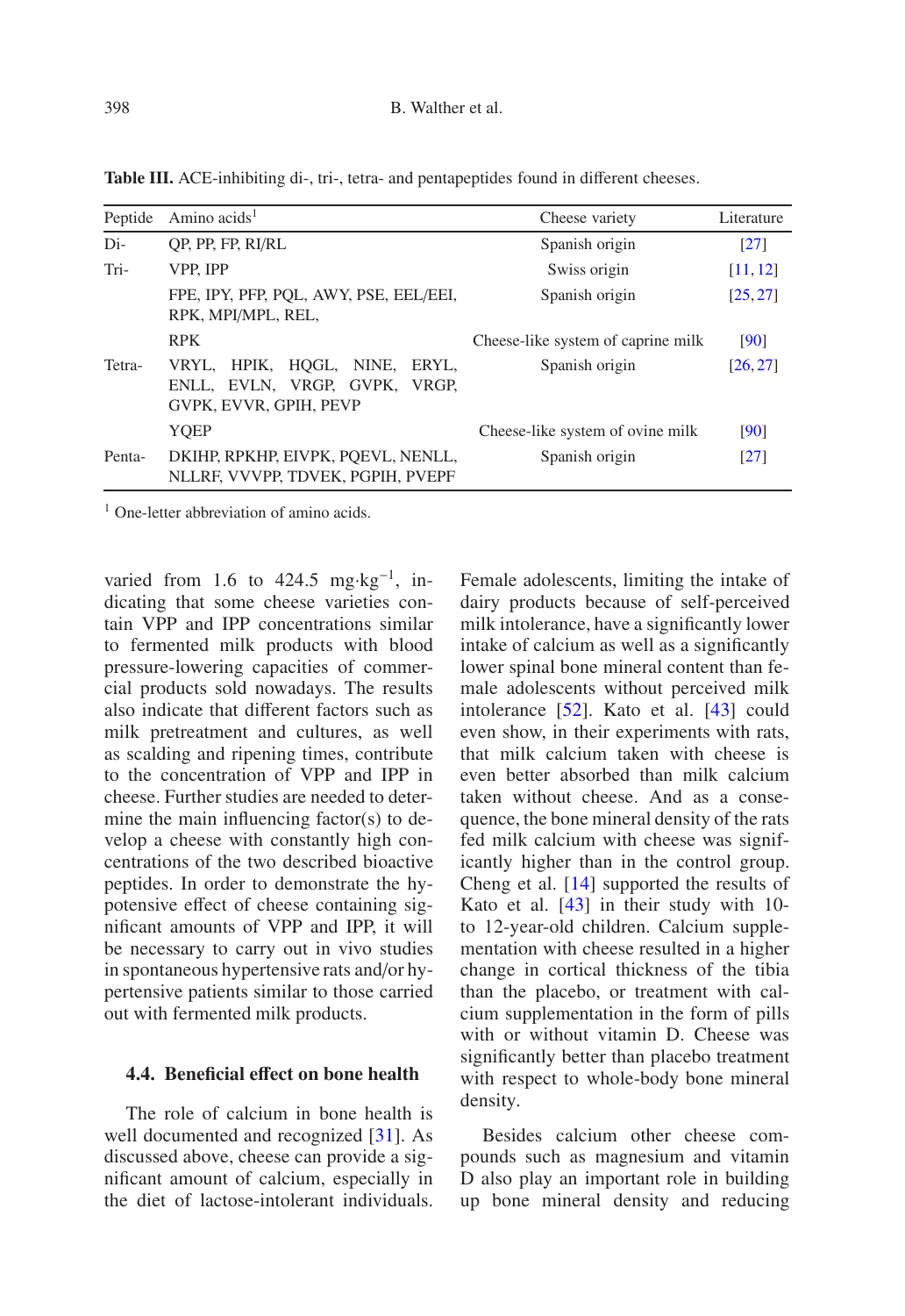bone loss. However, phosphorus has a hypocalciuric effect, so that the consumption of cheese with its remarkable amount of phosphorus might have a negative effect on bone mineral density. Bizik et al. [\[7](#page-12-18)] could not confirm this hypothesis with their study, in which they doubled the consumption of phosphorus in healthy young men by the addition of cheese and milk. High phosphorus intake does not promote bone resorption if the calcium to phosphorus ratio is  $\langle 1:1.5,$  which is the case in cheese.

Besides calcium other cheese compounds such as magnesium and vitamin D and even some bioactive peptides also play an important role in building up bone mineral density and reducing bone loss. Recent clinical studies suggest that several anti-hypertensive drugs, especially ACE-inhibitors, reduced bone fractures, because angiotensin II, a potent vasoconstrictor, also affects bone by activating osteoblasts [\[85\]](#page-15-20). VPP, a small peptide, formed during fermentation of milk with *L. helveticus*, has been shown to possess ACE-inhibitory activity (see above).

In an animal study with ovariectomized rats, the group fed with *L. helveticus*fermented milk significantly prevented bone loss by decreasing bone turnover and increasing bone mineral density [\[65\]](#page-14-19). VPP in water could not prevent bone loss and the authors concluded that this might be due to the poor bioavailability of the bioactive peptide in water. It is not clear whether the preventive effect of the fermented milk is due to VPP. Because VPP is known to have a lowering effect on blood pressure, these results show an interesting connection to a study by Metz et al. [\[55\]](#page-14-20). They investigated the relationship between blood pressure, dietary calcium and bone mass. The findings show that blood pressure was negatively related to bone mineral density and bone mineral content independent of age, BMI and calcium intake. The observational nature of the study precluded causality, which is supported by experimental data associating hypertension with calcium metabolism. Therefore, it is hypothesized that hypertension may be related to the risk of osteoporosis. At any rate, in females with primary hypertension, bone strength, although fitting for chronological age and body height, was lower than expected for body weight [\[70](#page-14-21)].

# **4.5. Anti-carcinogenic e**ff**ects**

The World Cancer Research Fund and the American Institute for Cancer Research [\[112\]](#page-16-20) have recently examined the literature on food and cancer. Cheese consumption was related to colorectal and prostate cancer. Eleven cohort studies and 25 case-control studies exist, showing a correlation between colorectal cancer and cheese. Due to inconsistency of the results, they declared that the evidence for cheese consumption as a cause for colorectal cancer was limited. Prostate cancer was discussed because of numerous associations between dairy product and calcium (dietary and supplemental) consumption in epidemiological studies. The report mentioned above evaluated 9 cohort studies, 12 case-control studies and 2 ecological studies for the relation between dietary calcium and prostate cancer. A dose-response relationship was apparent from cohort but not case-control data. However, a coherence of prostate cancer and calcium only correlates with diets very high in calcium (1.5 g⋅d<sup>-1</sup> or more). Diets high in calcium are a probable cause of prostate cancer. According to the panel there is, however, limited evidence that high consumption of milk and dairy products is a cause of prostate cancer.

These findings could be explained by the presence of anti-carcinogenic compounds such as CLA and sphingolipids in cheese. Almost 20 years ago an initial study suggested an anti-mutagenic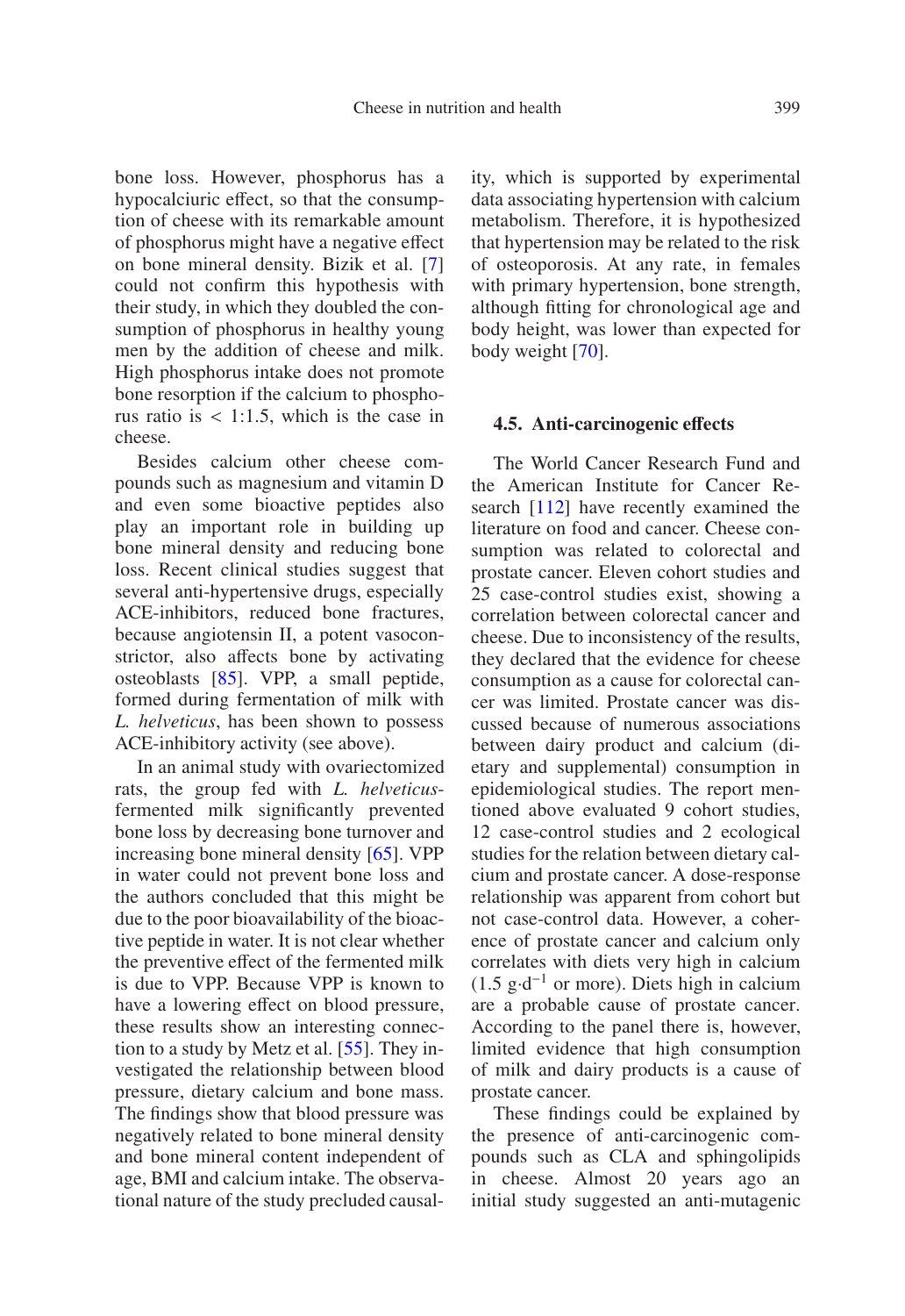activity of CLA. Since then considerable in vitro experiments and animal trials have been carried out concerning CLA inhibition of carcinogenesis. It is assumed that CLA is involved in various steps in all three stages of carcinogenesis, exerting its effect by modulation of cell proliferation and apoptosis, regulation of gene expression, influence on eicosanoid synthesis and metabolism, and anti-oxidative mechanisms [\[6](#page-12-19)]. Further studies will have to provide information on possible anti-carcinogenic effects in humans. Experiments have shown that the CLA concentration in blood can be enhanced by the consumption of CLA-rich cheese [\[36](#page-13-22)].

Another interesting group of lipids relating to the prevention of cancer are the sphingolipids. There are no human trials or epidemiological studies evaluating a protective effect on the development and progression of colon cancer. Based on the fact that sphingolipids reduce markers of colon cancer in animal trials and that their metabolites induce spontaneous cell death in human cancer cells, it is highly probable that sphingolipids also have anticarcinogenic properties in humans [\[106](#page-16-21)]. Besides soybeans (189 mg·kg−1), the best sources of these lipids are milk, full cream, butter and cheese, containing 115, 490, 710 and 995 mg·kg−<sup>1</sup> , respectively. They provide about one-third of the total intake in countries with high dairy product consumption, such as Switzerland. Because of their amphiphile character and their distribution in the milk fat globule membrane, quantitative determination in milk products is very difficult [\[106,](#page-16-21) [109\]](#page-16-22).

## **5. CONCLUSIONS**

Cheese has a long history in the human diet to which it contributes a substantial amount of important nutrients; in particular, proteins, bioactive peptides, amino acids, fat, fatty acids, vitamins and minerals. Research today is concentrated more and more on the influence of nutrition on human health. Calcium, which is present in large quantities in cheese, has been shown to have a positive effect on various disorders (hypertension, osteoporosis, obesity and dental caries). Besides calcium, other constituents with potentially positive effects on health are found, e.g. bioactive peptides, which also decrease hypertension. In humans, the possible anti-carcinogenic effects of specific lipids (CLA, sphingolipids) have not yet been investigated but animal studies suggest a certain potential. Cheese still has a negative image because of its fatty acid composition. However, research has uncovered ever more details, whereby these old convictions have started to waver. Further studies are needed both to confirm earlier results and clarify their mechanism as well as to discover further interesting cheese constituents and their effects. Besides all this scientific research, the inseparable tradition and enjoyment of cheese should not be forgotten. Cheese is more than the sum of its constituents.

# **REFERENCES**

- <span id="page-11-2"></span>[1] Allender P.S., Cutler J.A., Follmann D., Cappuccio F.P., Pryer J., Elliott P., Dietary calcium and blood pressure: a metaanalysis of randomized clinical trials, Ann. Intern. Med. 124 (1996) 825–831.
- <span id="page-11-3"></span>[2] Appel L.J., Moore T.J., Obarzanek E., Vollmer W.M., Svetkey L.P., Sacks F.M., Bray G.A., Vogt T.M., Cutler J.A., Windhauser M.M., Lin P.H., Karanja N., A clinical trial of the effects of dietary patterns on blood pressure, N. Engl. J. Med. 336 (1997) 1117–1124.
- <span id="page-11-1"></span>[3] Ashley F.P., Coward P.Y., Jalil R.A., Wilson R.F., Relationship between calcium and inorganic phosphorus concentrations of both resting and stimulated saliva and dental plaque in children and young adults, Arch. Oral Biol. 36 (1991) 431–434.
- <span id="page-11-0"></span>[4] Bachmann H.P., Bütikofer U., Sieber R., Über das Vorkommen von bioaktiven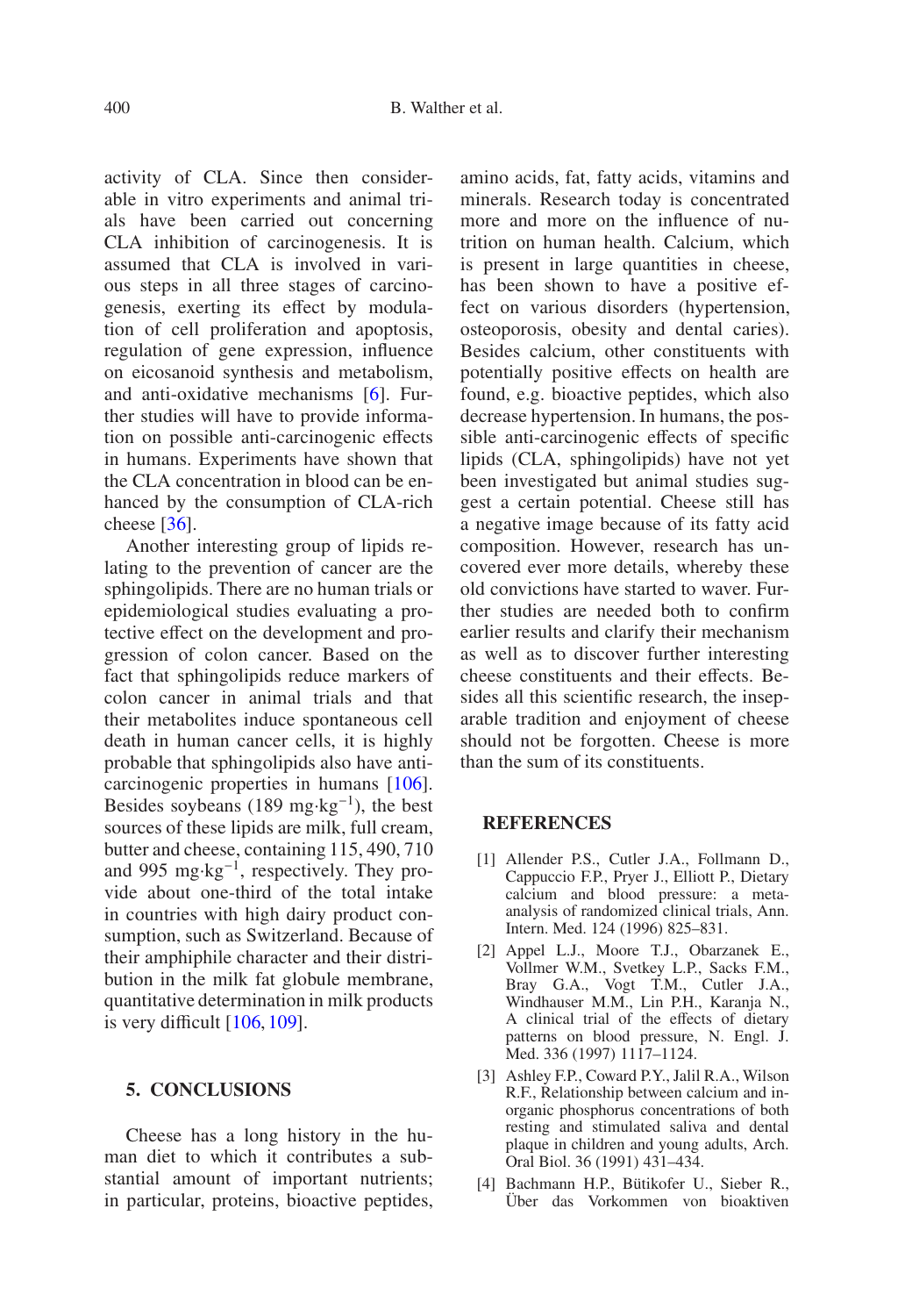Peptiden in Käse, Mitt. Lebensm. Hyg. 94 (2003) 136–154.

- <span id="page-12-9"></span>[5] Behn A., Ur E., The obesity epidemic and its cardiovascular consequences, Curr. Opin. Cardiol. 21 (2006) 353–360.
- <span id="page-12-19"></span>[6] Belury M.A., Inhibition of carcinogenesis by conjugated linoleic acid: Potential mechanisms of action, J. Nutr. 132 (2002) 2995–2998.
- <span id="page-12-18"></span>[7] Bizik B.K., Ding W., Cerklewski F.L., Evidence that bone resorption of young men is not increased by high dietary phosphorus obtained from milk and cheese, Nutr. Res. 16 (1996) 1143–1146.
- <span id="page-12-10"></span>[8] Boursier V., Metabolic syndrome, J. Mal. Vasc. 31 (2006) 190–201.
- <span id="page-12-7"></span>[9] Braun S.D., Nimmagudda R., Methods for treating or preventing diseases of the oral cavity, US Patent 6890900 (2005).
- <span id="page-12-11"></span>[10] Bucher H.C., Cook R.J., Guyatt G.H., Lang J.D., Cook D.J., Hatala R., Hunt D.L., Effects of dietary calcium supplementation on blood pressure: a meta-analysis of randomized controlled trials, J. Am. Med. Ass. 275 (1996) 1016–1022.
- <span id="page-12-15"></span>[11] Bütikofer U., Meyer J., Sieber R., Walther B., Wechsler D., Occurrence of the angiotensin-converting enzyme-inhibiting tripeptides Val-Pro-Pro and Ile-Pro-Pro in different cheese varieties of Swiss origin, J. Dairy Sci. 91 (2008) 29–38.
- <span id="page-12-14"></span>[12] Bütikofer U., Meyer J., Sieber R., Wechsler D., Quantification of the angiotensinconverting enzyme-inhibiting tripeptides Val-Pro-Pro and Ile-Pro-Pro in hard, semihard and soft cheeses, Int. Dairy J. 17 (2007) 968–975.
- <span id="page-12-1"></span>[13] Chardigny J.M., Destaillat F., Malpuech-Brugère C., Moulin J., Bauman D.E., Lock A.L., Barbano D.M., Mensink R.P., Bezelgues J.B., Chaumont P., Combe N., Cristiani I., Joffre F., German J.B., Dionisi F., Boirie Y., Sébédio J.L., Do trans fatty acids from industrially produced sources and from natural sources have the same effect on cardiovascular disease risk factors in healthy subjects? Results of the trans Fatty Acids Collaboration (TRANSFACT) study, Am. J. Clin. Nutr. 87 (2008) 558–566.
- <span id="page-12-17"></span>[14] Cheng S., Lyytikainen A., Kroger H., Lamberg-Allardt C., Alen M., Koistinen A., Wang Q.J., Suuriniemi M., Suominen H., Mahonen A., Nicholson P.H.F., Ivaska K.K., Korpela R., Ohlsson C., Vaananen K.H., Tylavsky F., Effects of calcium, dairy product, and vitamin D supplementation on bone mass accrual and body composition

in 10-12-y-old girls: a 2-y randomized trial, Am. J. Clin. Nutr. 82 (2005) 1115–1126.

- <span id="page-12-8"></span>[15] Colakoglu S., Colakoglu M., Taneli F., Cetinoz F., Turkmen M., Cumulative effects of conjugated linoleic acid and exercise on endurance development, body composition, serum leptin and insulin levels, J. Sports Med. Phys. Fitness 46 (2006) 570–577.
- <span id="page-12-2"></span>[16] Collomb M., Bütikofer U., Sieber R., Bosset J.O., Jeangros B., Conjugated linoleic acid and trans fatty acid composition of cows' milk fat produced in lowlands and highlands, J. Dairy Res. 68 (2001) 519– 523.
- <span id="page-12-12"></span>[17] Djoussé L., Pankow J.S., Hunt S.C., Heiss G., Province M.A., Kabagambe E.K., Ellison R.C., Influence of saturated fat and linolenic acid on the association between intake of dairy products and blood pressure, Hypertension 48 (2006) 335–341.
- <span id="page-12-5"></span>[18] Dreizen S.A.M.U., Dreizen J.G., Stone R.E., The effect of cow's milk on dental caries in the rat, J. Dent. Res. 40 (1961) 1025–1028.
- [19] Edgar W.M., Bowen W.H., Amsbaugh S., Monell-Torrens E., Brunelle J., Effects of different eating patterns on dental caries in the rat, Caries Res. 16 (1982) 384–389.
- <span id="page-12-4"></span>[20] Eichholzer M., Camenzind E., Matzke A., Amadò R., Ballmer P.E., Beer M., Darioli R., Hasler K., Lüthy J., Moser U., Sieber R., Trabichet C., Fünfter Schweizerischer Ernährungsbericht, Bundesamt für Gesundheit, Bern, 2005.
- <span id="page-12-13"></span>[21] Foltz M., Meynen E.E., Bianco V., van Platerink C., Koning T.M.M.G., Kloek J., Angiotensin converting enzyme inhibitory peptides from a lactotripeptideenriched milk beverage are absorbed intact into the circulation, J. Nutr. 137 (2007) 953–958.
- <span id="page-12-0"></span>[22] Fox P.F., O'Connor T.P., McSweeney P.L.H., Guinee T.P., O'Brien N.M., Cheese: physical, biochemical, and nutritional aspects, Adv. Food Nutr. Res. 39 (1995) 163– 328.
- <span id="page-12-3"></span>[23] German J.B., Dillard C.J., Saturated fats: what dietary intake?, Am. J. Clin. Nutr. 80 (2004) 550–559.
- <span id="page-12-6"></span>[24] Glabska D., Sinska B., Remiszewski A., [Analysis of the dependence between milk and dairy products consumption, and dental caries observed in group of children and teenagers], Rocz. Panstw. Zakl. Hig. 58 (2007) 69–75.
- <span id="page-12-16"></span>[25] Gómez-Ruiz J.Á., Ramos M., Recio I., Angiotensin-converting enzyme-inhibitory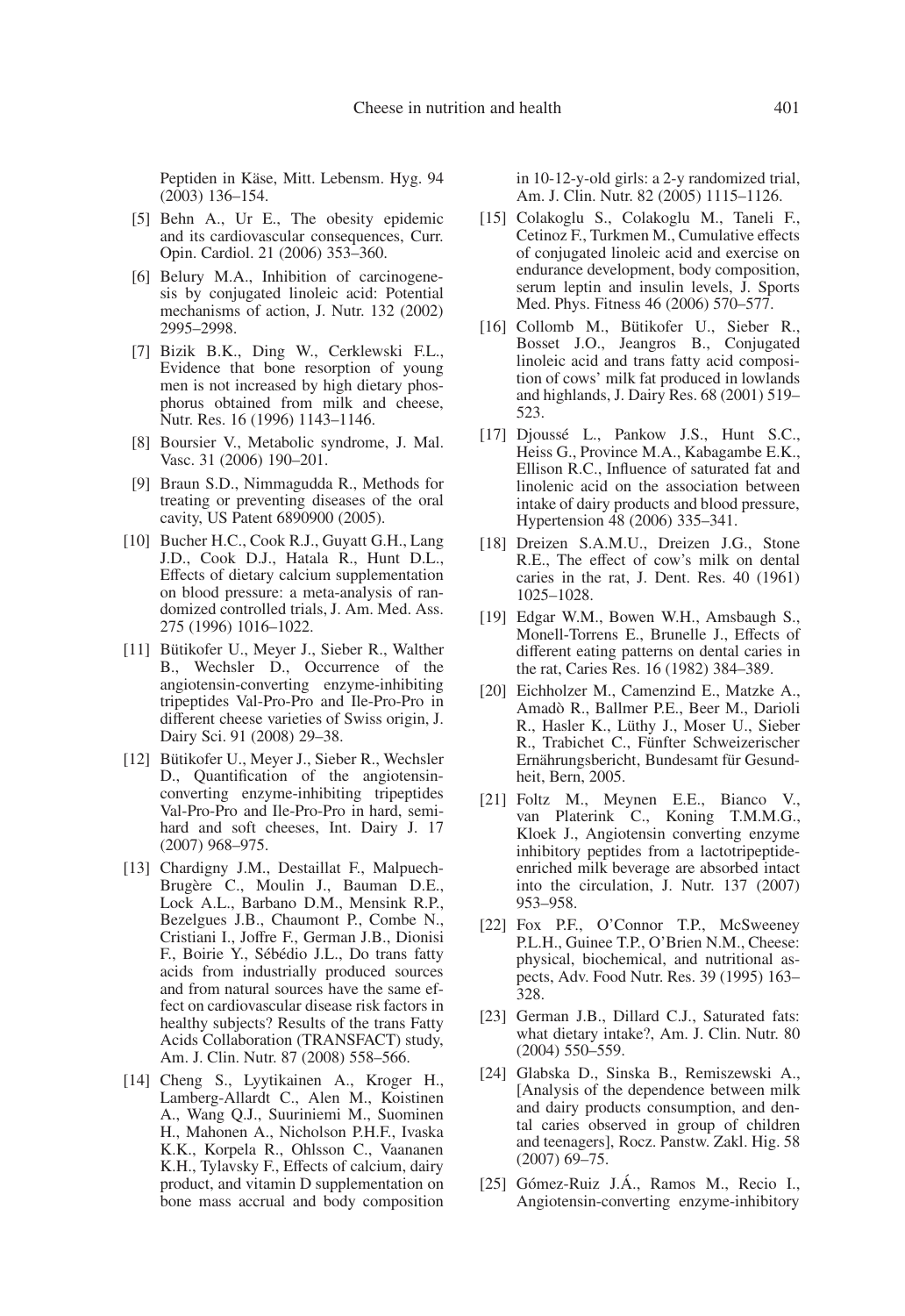peptides in Manchego cheeses manufactured with different starter cultures, Int. Dairy J. 12 (2002) 697–706.

- <span id="page-13-19"></span>[26] Gómez-Ruiz J.Á., Ramos M., Recio I., Identification and formation of angiotensinconverting enzyme-inhibitory peptides in Manchego cheese by high-performance liquid chromatography-tandem mass spectrometry, J. Chromatogr. A 1054 (2004) 269–277.
- <span id="page-13-17"></span>[27] Gómez-Ruiz J.Á., Taborda G., Amigo L., Recio I., Ramos M., Identification of ACEinhibitory peptides in different Spanish cheeses by tandem mass spectrometry, Eur. Food Res. Technol. 223 (2006) 595–601.
- <span id="page-13-9"></span>[28] Guggenheim B., Schmid R., Aeschlimann J.M., Berrocal R., Neeser J.R., Powdered milk micellar casein prevents oral colonization by *Streptococcus sobrinus* and dental caries in rats: A basis for the cariesprotective effect of dairy products, Caries Res. 33 (1999) 446–454.
- <span id="page-13-18"></span>[29] Hata Y., Yamamoto M., Ohni M., Nakajima K., Nakamura Y., Takano T., A placebocontrolled study of the effect of sour milk on blood pressure in hypertensive subjects, Am. J. Clin. Nutr. 64 (1996) 767–771.
- <span id="page-13-5"></span>[30] Hayes K.C., Pronczuk A., Lindsey S., Diersenschade D., Dietary saturated fatty acids (12:0, 14:0, 16:0) differ in their impact on plasma cholesterol and lipoproteins in nonhuman primates, Am. J. Clin. Nutr. 53 (1991) 491–498.
- <span id="page-13-20"></span>[31] Heaney R.P., Calcium, dairy products and osteoporosis, J. Am. Coll. Nutr. 19 (2000) 83S–99S.
- <span id="page-13-10"></span>[32] Heaney R.P., Calcium intake and disease prevention, Arq. Bras. Endocrinol. Metabol. 50 (2006) 685–693.
- <span id="page-13-15"></span>[33] Henry H.J., McCarron D.A., Morris C.D., Parrott-Garcia M., Increasing calcium intake lowers blood pressure: the literature reviewed, J. Am. Diet. Assoc. 85 (1985) 182– 185.
- <span id="page-13-3"></span>[34] Heyman M.B., for the Committee on nutrition, Lactose intolerance in infants, children, and adolescents, Pediatrics 118 (2006) 1279–1286.
- <span id="page-13-14"></span>[35] Higurashi S., Kunieda Y., Matsuyama H., Kawakami H., Effect of cheese consumption on the accumulation of abdominal adipose and decrease in serum adiponectin levels in rats fed a calorie dense diet, Int. Dairy J. 17 (2007) 1224–1231.
- <span id="page-13-22"></span>[36] Huang T.T., McCrory M.A., Dairy intake, obesity, and metabolic health in children

and adolescents: knowledge and gaps, Nutr. Rev. 63 (2005) 71–80.

- <span id="page-13-0"></span>[37] IDF, The world dairy situation 2006, 409 (2006) 1–92.
- <span id="page-13-1"></span>[38] IDF, The world dairy situation 2007, 423 (2007) 1–97.
- <span id="page-13-4"></span>[39] Jakobsen M.U., Overvad K., Dyerberg J., Heitmann B.L., Intake of ruminant trans fatty acids and risk of coronary heart disease, Int. J. Epidemiol. 37 (2008) 173–182.
- <span id="page-13-6"></span>[40] Jenkins G.N., Ferguson D.B., Milk and dental caries, Brit. Dent. J. 120 (1966) 472– 477.
- <span id="page-13-8"></span>[41] Jensen M.E., Donly K., Wefel J.S., Assessment of the effect of selected snack foods on the remineralization/ demineralization of enamel and dentin, J. Contemp. Dent. Pract. 1 (2000) 1–17.
- <span id="page-13-7"></span>[42] Jensen M.E., Harlander S.K., Schachtele C.F., Evaluation of the acidogenic and antacid properties of cheeses by telemetric monitoring of human dental plaque pH, in: Hefferren J.J., Osborn J.C., Koehler H.M. (Eds.), Foods, Nutrition and Dental Health, American Dental Association, Chicago, USA, 1984, pp. 31–47.
- <span id="page-13-21"></span>[43] Kato K., Takada Y., Matsuyama H., Kawasaki Y., Aoe S., Yano H., Toba Y., Milk calcium taken with cheese increases bone mineral density and bone strength in growing rats, Biosci. Biotechnol. Biochem. 66 (2002) 2342–2346.
- <span id="page-13-13"></span>[44] Lam G.A., Mobarhan S., Central obesity and elevated liver enzymes, Nutr. Rev. 62 (2004) 394–399.
- <span id="page-13-12"></span>[45] Larsen T.M., Toubro S., Gudmundsen O., Astrup A., Conjugated linoleic acid supplementation for 1 y does not prevent weight or body fat regain, Am. J. Clin. Nutr. 83 (2006) 606–612.
- <span id="page-13-11"></span>[46] Laso N., Brugué E., Vidal J., Ros E., Arnaiz J.A., Carné X., Vidal S., Mas S., Deulofeu R., Lafuente A., Effects of milk supplementation with conjugated linoleic acid (isomers *cis*-9, *trans*-11 and *trans*-10, *cis*-12) on body composition and metabolic syndrome components, Brit. J. Nutr. 98 (2007) 860–867.
- <span id="page-13-2"></span>[47] Law B.A., Flavour development in cheeses, in: Davies F.L., Law B.A. (Eds.), Advances in the microbiology and biochemistry of cheese and fermented milk, Elsevier Appl. Sci. Publ., London, UK, 1984, pp. 187–208.
- <span id="page-13-16"></span>[48] Li G.H., Le G.W., Shi Y.H., Shrestha S., Angiotensin I-converting enzyme inhibitory peptides derived from food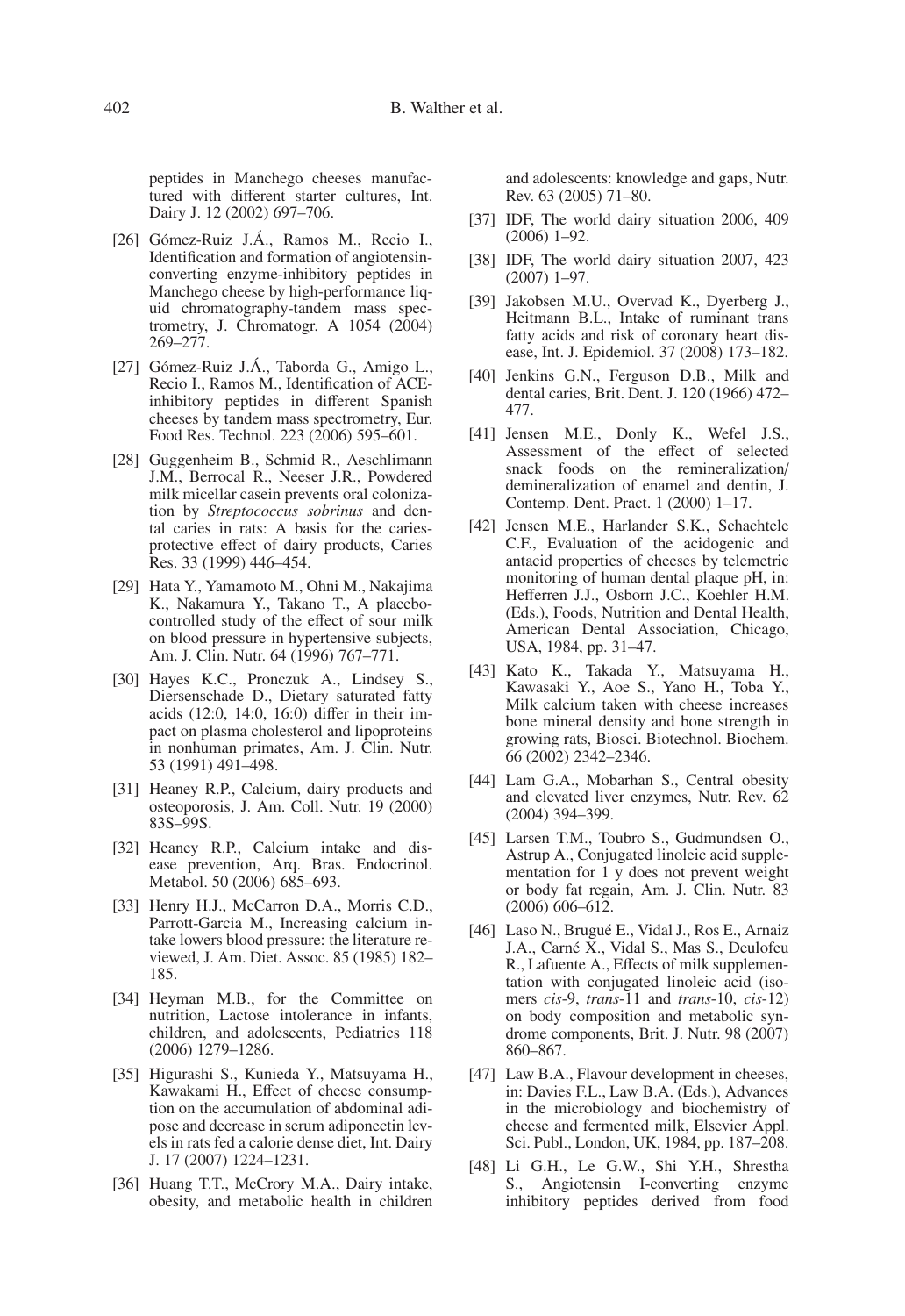proteins and their physiological and pharmacological effects, Nutr. Res. 24 (2004) 469–486.

- <span id="page-14-5"></span>[49] Lin Y.C., Lyle R.M., McCabe L.D., McCabe G.P., Weaver C.M., Teegarden D., Dairy calcium is related to changes in body composition during a two-year exercise intervention in young women, J. Am. Coll. Nutr. 19 (2000) 754–760.
- <span id="page-14-10"></span>[50] Massey L.K., Dairy food consumption, blood pressure and stroke, J. Nutr. 131 (2001) 1875–1878.
- <span id="page-14-13"></span>[51] Masuda O., Nakamura Y., Takano T., Antihypertensive peptides are present in aorta after oral administration of sour milk containing these peptides to spontaneously hypertensive rats, J. Nutr. 126 (1996) 3063– 3068.
- <span id="page-14-18"></span>[52] Matlik L., Savaiano D., McCabe G., VanLoan M., Blue C.L., Boushey C.J., Perceived milk intolerance is related to bone mineral content in 10- to 13-year-old female adolescents, Pediatrics 120 (2007) e669–e677.
- <span id="page-14-9"></span>[53] McCarron D.A., Reusser M.E., Hypertensive cardiovascular risk reduction by dietary calcium and dairy foods, Sci. Alim. 22 (2002) 415–421.
- <span id="page-14-12"></span>[54] Meisel H., Walsh D.J., Murray B., FitzGerald R.J., ACE inhibiting peptides, in: Mine Y., Shahidi F. (Eds.), Nutraceutical proteins and peptides in health and disease, CRC Press, Boca Raton, USA, 2006, pp. 269–315.
- <span id="page-14-20"></span>[55] Metz J.A., Morris C.D., Roberts L.A., McClung M.R., McCarron D.A., Blood pressure and calcium intake are related to bone density in adult males, Brit. J. Nutr. 81 (1999) 383–388.
- <span id="page-14-11"></span>[56] Miller G.D., DiRienzo D.D., Reusser M.E., McCarron D.A., Benefits of dairy product consumption on blood pressure in humans: a summary of the biomedical literature, J. Am. Coll. Nutr. 19 (2000) 147S–164S.
- <span id="page-14-16"></span>[57] Mizushima S., Ohshige K., Watanabe J., Kimura M., Kadowaki T., Nakamura Y., Tochikubo O., Ueshima H., Randomized controlled trial of sour milk on blood pressure in borderline hypertensive men, Am. J. Hypertens. 17 (2004) 701–706.
- <span id="page-14-0"></span>[58] Molimard P., Spinnler H.E., Review: compounds involved in the flavor of surface mold-ripened cheeses: origins and properties, J. Dairy Sci. 79 (1996) 169–184.
- <span id="page-14-6"></span>[59] Mourao D.M., Bressan J., Campbell W.W., Mattes R.D., Effects of food form on appetite and energy intake in lean and obese

young adults, Int. J. Obes. 31 (2007) 1688– 1695.

- <span id="page-14-2"></span>[60] Moynihan P.J., Ferrier S., Jenkins G.N., The cariostatic potential of cheese: cooked cheese-containing meals increase plaque calcium concentration, Brit. Dent. J. 187 (1999) 664–667.
- <span id="page-14-7"></span>[61] Nagpal R., Yadav H., Puniya A.K., Singh K., Jain S., Marotta F., Conjugated linoleic acid: sources, synthesis and potential health benefits – an overview, Curr. Topics Nutraceut. Res. 5 (2007) 55–65.
- <span id="page-14-17"></span>[62] Nakamura Y., Kajimoto O., Kaneko K., Aihara K., Mizutani J., Ikeda N., Nishimura A., Kajimoto Y., Effects of the liquid yogurts containing "lactotripeptide (VPP, IPP)" on high-normal blood pressure, J. Nutr. Food 7 (2004) 123–137.
- <span id="page-14-14"></span>[63] Nakamura Y., Yamamoto N., Sakai K., Takano T., Antihypertensive effect of sour milk and peptides isolated from it that are inhibitors to angiotensin I-converting enzyme, J. Dairy Sci. 78 (1995) 1253–1257.
- <span id="page-14-3"></span>[64] Nammi S., Koka S., Chinnala K.M., Boini K.M., Obesity: an overview on its current perspectives and treatment options, Nutr. J.  $3(2004)$  3-10.
- <span id="page-14-19"></span>[65] Narva M., Rissanen J., Halleen J., Vapaatalo H., Väänänen K., Korpela R., Effects of bioactive peptide, Valyl-Prolyl-Proline (VPP), and *Lactobacillus helveticus* fermented milk containing VPP on bone loss in ovariectomized rats, Ann. Nutr. Metab. 51 (2007) 65–74.
- <span id="page-14-8"></span>[66] Ouignard-Boulange A., Clouet P., Schmitt B., Effects of dietary conjugated linoleic acids in the control of adiposity and obesity-related disorders, Eur. J. Lipid Sci. Technol. 109 (2007) 935–944.
- <span id="page-14-15"></span>[67] Pan D., Luo Y.K., Tanokura M., Antihypertensive peptides from skimmed milk hydrolysate digested by cell-free extract of *Lactobacillus helveticus* JCM1004, Food Chem. 91 (2005) 123–129.
- <span id="page-14-1"></span>[68] Pariza M.W., Perspective on the safety and effectiveness of conjugated linoleic acid, Am. J. Clin. Nutr. 79 (2004) 1132S–1136S.
- <span id="page-14-4"></span>[69] Pi-Sunyer F.X., Health implications of obesity, Am. J. Clin. Nutr. 53 (1991) 1595S– 1603S.
- <span id="page-14-21"></span>[70] Pludowski P., Litwin M., Sladowska J., Antoniewicz J., Niemirska A., Wierzbicka A., Lorenc R.S., Bone mass and body composition in children and adolescents with primary hypertension: preliminary data, Hypertension 51 (2008) 77–83.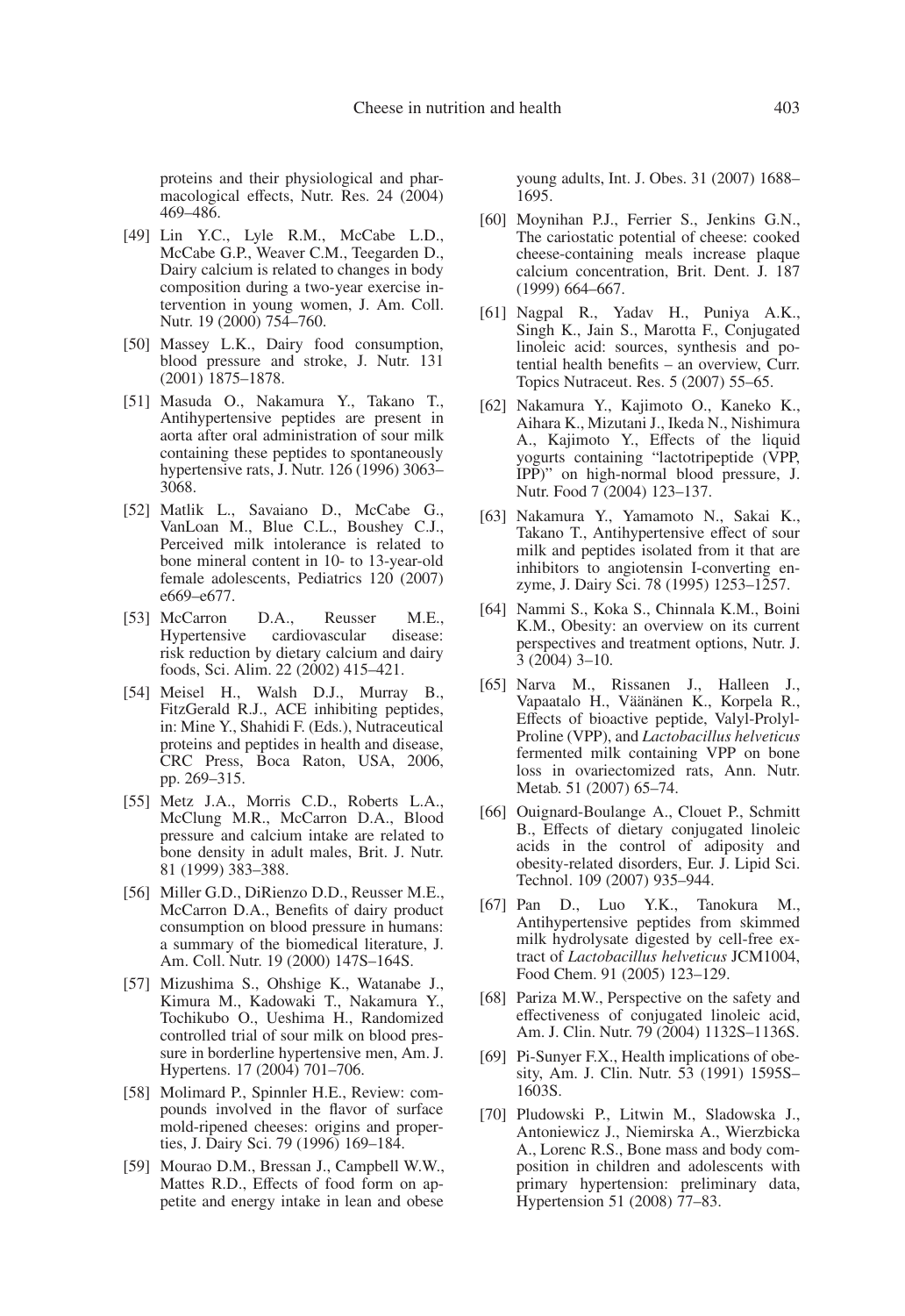- <span id="page-15-7"></span>[71] Reynolds E.C., Johnson I.H., Effect of milk on caries incidence and bacterial composition of dental plaque in the rat, Arch. Oral Biol. 26 (1981) 445–451.
- <span id="page-15-6"></span>[72] Rioux V., Catheline D., Bouriel M., Legrand P., Dietary myristic acid at physiologically relevant levels increases the tissue content of C20:5 n-3 and C20:3 n-6 in the rat, Reprod. Nutr. Dev. 45 (2005) 599–612.
- [73] Rioux V., Daval S., Guillou H., Jan S., Legrand P., Although it is rapidly metabolized in cultured rat hepatocytes, lauric acid is used for protein acylation, Reprod. Nutr. Dev. 43 (2003) 419–430.
- <span id="page-15-4"></span>[74] Rioux V., Legrand P., Saturated fatty acids: simple molecular structures with complex cellular functions, Curr. Opin. Clin. Nutr. Metab. Care 10 (2007) 752–758.
- <span id="page-15-11"></span>[75] Rosell M., Hakansson N.N., Wolk A., Association between dairy food consumption and weight change over 9 y in 19 352 perimenopausal women, Am. J. Clin. Nutr. 84 (2006) 1481–1488.
- <span id="page-15-9"></span>[76] Roth J., Qiang X., Marban S.L., Redelt H., Lowell B.C., The obesity pandemic: where have we been and where are we going?, Obes. Res. 12 (2004) 88S–101S.
- <span id="page-15-8"></span>[77] Rugg-Gunn A.J., Edgar W.M., Geddes D.A.M., Jenkins G.N., The effect of different meal patterns upon plaque pH in human subjects, Br. Dent. J. 139 (1975) 351–356.
- <span id="page-15-16"></span>[78] Ruidavets J.B., Bongard V., Simon C., Dallongeville J., Ducimetiere P., Arveiler D., Amouyel P., Bingham A., Ferrieres J., Independent contribution of dairy products and calcium intake to blood pressure variations at a population level, J. Hypertens. 24 (2006) 671–681.
- <span id="page-15-15"></span>[79] Sacks F.M., Svetkey L.P., Vollmer W.M., Appel L.J., Bray G.A., Harsha D., Obarzanek E., Conlin P.R., Miller E.R., Simons-Morton D.G., Karanja N., Lin P.H., Effects on blood pressure of reduced dietary sodium and the dietary approaches to stop hypertension (DASH) diet, N. Engl. J. Med. 344 (2001) 3–10.
- <span id="page-15-17"></span>[80] Saito T., Nakamura T., Kitazawa H., Kawai Y., Itoh T., Isolation and structural analysis of antihypertensive peptides that exist naturally in Gouda cheese, J. Dairy Sci. 83 (2000) 1434–1440.
- <span id="page-15-5"></span>[81] Salter A.M., Mangiapane E.H., Bennett A.J., Bruce J.S., Billett M.A., Anderton K.L., Marenah C.B., Lawson N., White D.A., The effect of different dietary fatty acids on lipoprotein metabolism: concentration-dependent effects of diets

enriched in oleic, myristic, palmitic and stearic acids, Brit. J. Nutr. 79 (1998) 195– 202.

- <span id="page-15-10"></span>[82] Schmid A., Schneider H., Golay A., Keller U., Economic burden of obesity and its comorbidities in Switzerland, Soz. Präventivmed. 50 (2005) 87–94.
- <span id="page-15-13"></span>[83] Schramm M.M., Cauley J.A., Sandler R.B., Slemenda C.W., Lack of an association between calcium intake and blood pressure in postmenopausal women, Am. J. Clin. Nutr. 44 (1986) 505–511.
- <span id="page-15-18"></span>[84] Seppo L., Jauhiainen T., Poussa T., Korpela R., A fermented milk high in bioactive peptides has a blood pressure-lowering effect in hypertensive subjects, Am. J. Clin. Nutr. 77 (2003) 326–330.
- <span id="page-15-20"></span>[85] Shimizu H., Nakagami H., Osako M.K., Hanayama R., Kunugiza Y., Kizawa T., Tomita T., Yoshikawa H., Ogihara T., Morishita R., Angiotensin II accelerates osteoporosis by activating osteoclasts, FASEB J. 22 (2008) 2465–2475.
- <span id="page-15-0"></span>[86] Sieber R., Zusammensetzung von Milch und Milchprodukten schweizerischer Herkunft, FAM-Information (2001) 1–23, available at http://[www.db-alp.admin.](http://www.db-alp.admin.ch/de/publikationen/docs/pub_SieberR_2001_15231.pdf) ch/de/publikationen/docs/[pub\\_SieberR\\_](http://www.db-alp.admin.ch/de/publikationen/docs/pub_SieberR_2001_15231.pdf) [2001\\_15231.pdf.](http://www.db-alp.admin.ch/de/publikationen/docs/pub_SieberR_2001_15231.pdf)
- <span id="page-15-1"></span>[87] Sieber R., Käse – ein wertvolles der menschlichen Ernährung, Mitt. Lebensm. Hyg. 96 (2005) 141–170.
- <span id="page-15-2"></span>[88] Sieber R., Badertscher R., Fuchs D., Nick B., Beitrag zur Kenntnis der Zusammensetzung schweizerischer konsumreifer Weich- und Halbhartkäse, Mitt. Geb. Lebensm.-Unters. -Hyg. 85 (1994) 366–381.
- <span id="page-15-3"></span>[89] Sieber R., Stransky M., de Vrese M., Laktoseintoleranz und Verzehr von Milch und Milchprodukten, Z. Ernährungswiss. 36 (1997) 375–393.
- <span id="page-15-19"></span>[90] Silva S.V., Pihlanto A., Malcata F.X., Bioactive peptides in ovine and caprine cheeselike systems prepared with proteases from *Cynara cardunculus*, J. Dairy Sci. 89 (2006) 3336–3344.
- <span id="page-15-12"></span>[91] Silveira M.B., Carraro R., Monereo S., Tebar J., Conjugated linoleic acid (CLA) and obesity, Public Health Nutr. 10 (2007) 1181–1186.
- <span id="page-15-14"></span>[92] Simon J.A., Browner W.S., Tao J.L., Hulley S.B., Calcium intake and blood pressure in elderly women, Am. J. Epidemiol. 136 (1992) 1241–1247.